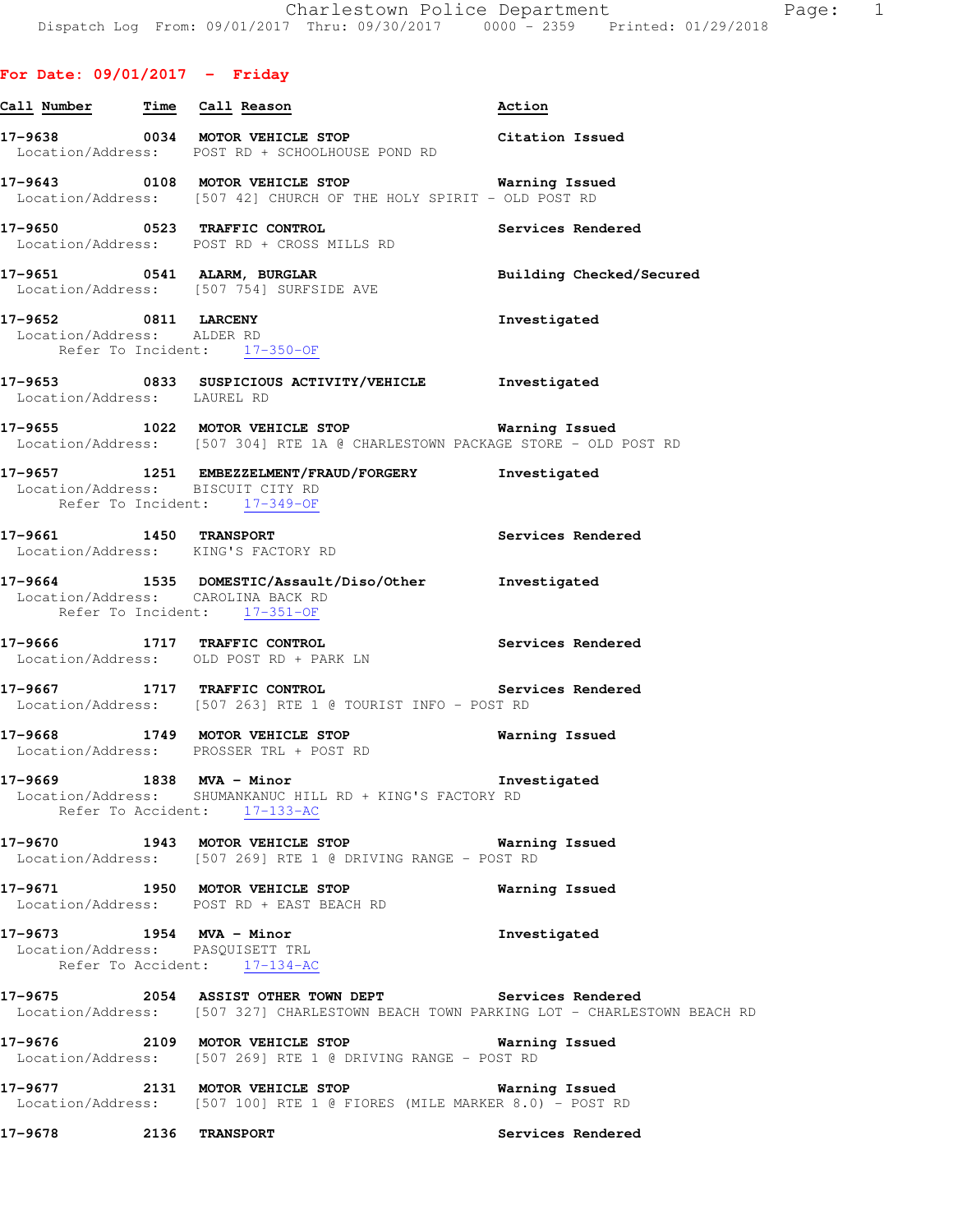Location/Address: KLONDIKE RD

**17-9679 2158 ASSIST OTHER TOWN DEPT Services Rendered**  Location/Address: [507 31] BLUE SHUTTERS BEACH - EAST BEACH RD

**17-9680 2224 TRAFFIC CONTROL Services Rendered**  Location/Address: OLD POST RD + PARK LN

**17-9681 2346 TRANSPORT Services Rendered**  Location/Address: [507 653] THE COVE RESTURANT - OLD POST RD

### **For Date: 09/02/2017 - Saturday**

- **17-9692 0505 ALARM, FIRE False Alarm**  Location/Address: WEST WAY
- **17-9693 0817 MVA Minor Report Taken**  Location/Address: JONATHAN DR Refer To Accident: 17-135-AC
- **17-9694 0944 MOTOR VEHICLE STOP Warning Issued**  Location/Address: [507 266] RTE 1 @ WILLOWS - POST RD
- **17-9696 1006 MVA Minor Report Taken**  Location/Address: POST RD + SOUTH COUNTY TRL Refer To Accident: 17-136-AC
- **17-9702 1438 DISABLED MV Investigated**  Location/Address: POST RD + SOUTH COUNTY TRL
- **17-9703 1523 BOATING VESSEL VIOLATION Warning Issued**  Location: [507 341] NINIGRET POND - EAST
- **17-9704 1530 OFFICER WANTED Investigated**  Location/Address: WEST BEACH RD
- **17-9712 1533 BOATING VESSEL VIOLATION Warning Issued**  Location: [507 341] NINIGRET POND - EAST,AREA OF TOCKWOTTEN COVE
- **17-9706 1636 DISABLED MV Services Rendered**  Location/Address: POST RD + WEST BEACH RD
- **17-9708 1643 MOTOR VEHICLE STOP Warning Issued**  Location/Address: CAROLINA BACK RD + ALTON CAROLINA RD
- **17-9709 1655 MOTOR VEHICLE STOP Warning Issued**  Location/Address: CAROLINA BACK RD + ROSE CT
- **17-9710 1703 MOTOR VEHICLE STOP Warning Issued**  Location/Address: CAROLINA BACK RD + ALTON CAROLINA RD
- **17-9713 1708 DOMESTIC/Assault/Diso/Other Services Rendered**  Location/Address: FAWN CIR Refer To Incident: 17-352-OF
- **17-9714 1716 MOTOR VEHICLE STOP Warning Issued**  Location/Address: CAROLINA BACK RD + OLD SHANNOCK RD
- **17-9715 1726 MOTOR VEHICLE STOP No Action Required**  Location/Address: CAROLINA BACK RD + OLD SHANNOCK RD
- **17-9716 1733 MOTOR VEHICLE STOP Warning Issued**  Location/Address: CAROLINA BACK RD + OLD SHANNOCK RD
- **17-9717 1740 MOTOR VEHICLE STOP Warning Issued**  Location/Address: CAROLINA BACK RD + ALTON CAROLINA RD
- **17-9720 1850 MOTOR VEHICLE STOP Citation Issued**  Location/Address: SOUTH COUNTY TRL + SHANNOCK RD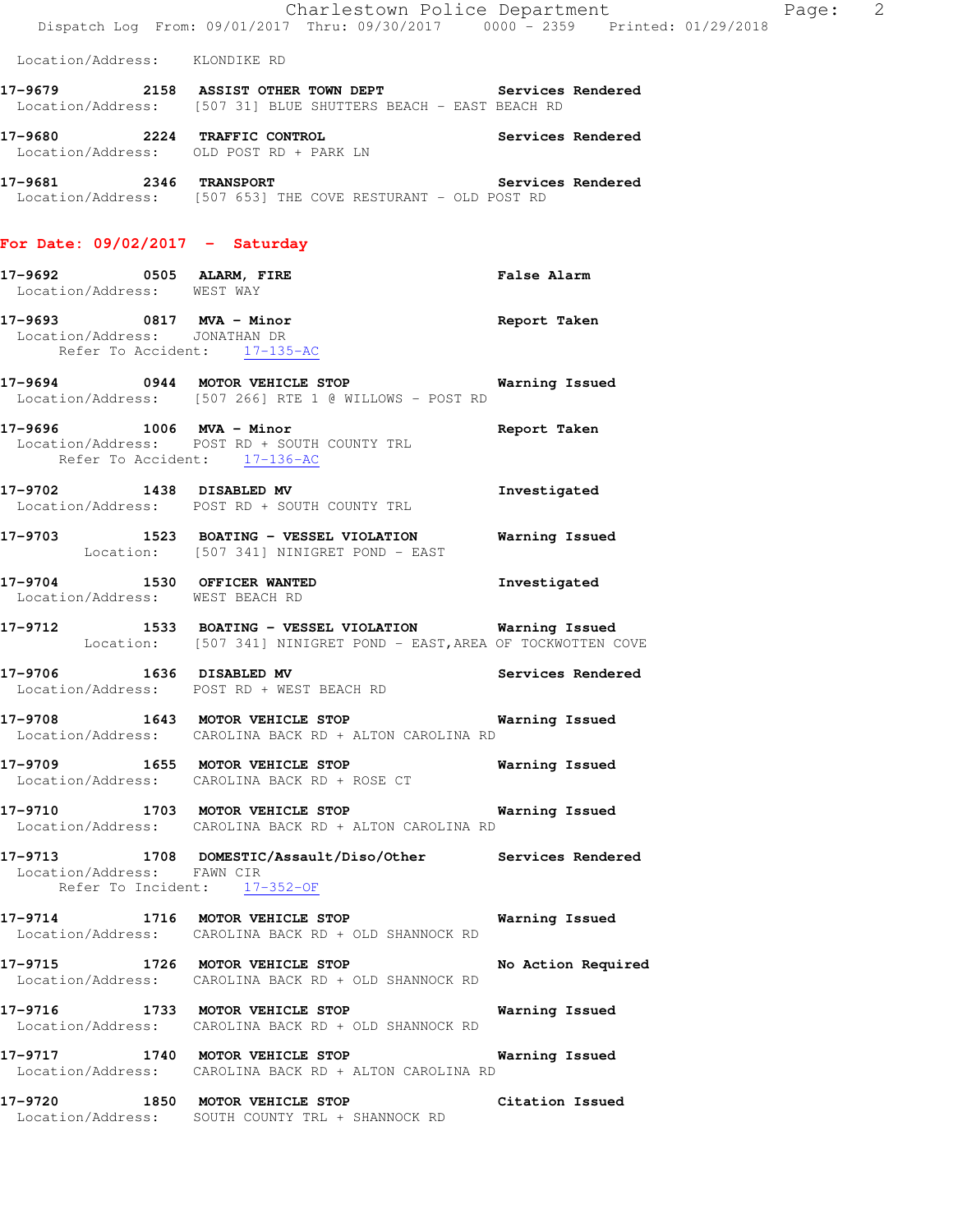|                                 | 17-9721 1920 DISABLED MV<br>Location/Address: NARROW LN + OLD COACH RD                                                                                                                                                                                                                 | <b>Services Rendered</b> |
|---------------------------------|----------------------------------------------------------------------------------------------------------------------------------------------------------------------------------------------------------------------------------------------------------------------------------------|--------------------------|
|                                 | 17-9722 1937 MOTOR VEHICLE STOP 6 Warning Issued<br>Location/Address: OLD COACH RD + SAND HILL RD                                                                                                                                                                                      |                          |
|                                 | 17-9723 1944 OFFICER WANTED 17-9723<br>Location/Address: BISCUIT CITY RD                                                                                                                                                                                                               |                          |
|                                 | 17-9724 2013 MOTOR VEHICLE STOP 6 Warning Issued<br>Location/Address: POST RD + PROSSER TRL                                                                                                                                                                                            |                          |
|                                 | 17-9725 2044 SUSPICIOUS ACTIVITY/VEHICLE Investigated<br>Location/Address: [507 29] ARROWHEAD DENTAL - SOUTH COUNTY TRL                                                                                                                                                                |                          |
|                                 | 17-9726 2102 MOTOR VEHICLE STOP <b>Arrest</b> (s) Made<br>Location/Address: NARROW LN + OLD COACH RD<br>Refer To Arrest: 17-92-AR<br>Arrest: BUERMAN, MITCHELL A<br>Address: 676 ALTON CAROLINA RD CHARLESTOWN, RI<br>Age: 21<br>Charges: BENCH WARRANT ISSUED FROM 4TH DISTRICT COURT |                          |
|                                 | 17-9727 2124 OFFICER WANTED Services Rendered<br>Location/Address: [507 862] NINIGRET PARK (RHYTHM AND ROOTS) - PARK LN                                                                                                                                                                |                          |
| Location/Address: FOURTH ST     | 17-9730 2344 DISTURBANCE/Music/Noise Could Not Locate                                                                                                                                                                                                                                  |                          |
|                                 | 17-9731 2359 ASSIST OTHER TOWN DEPT Services Rendered<br>Location/Address: [507 327] CHARLESTOWN BEACH TOWN PARKING LOT - CHARLESTOWN BEACH RD                                                                                                                                         |                          |
| For Date: $09/03/2017 -$ Sunday |                                                                                                                                                                                                                                                                                        |                          |
|                                 | 17-9734 0036 ASSIST OTHER TOWN DEPT Services Rendered<br>Location/Address: [507 31] BLUE SHUTTERS BEACH - EAST BEACH RD                                                                                                                                                                |                          |
|                                 | 17-9735 0127 OFFICER WANTED Could Not Locate<br>Location/Address: BURDICKVILLE RD + DRIFTWOOD DR                                                                                                                                                                                       |                          |
|                                 | 17-9743 0222 ALARM, BURGLAR BURGER Building Checked/Secured<br>Location/Address: [507 410] DUNKIN DONUTS - OLD POST RD                                                                                                                                                                 |                          |
|                                 | 17-9744 1051 DISABLED MV Could Not Locate<br>Vicinity of: [507 260] RTE 1 @ GENERAL STANTON - POST RD                                                                                                                                                                                  |                          |
|                                 | 17-9746 1142 ANNOYING PHONE CALLS<br>Location/Address: BISCUIT CITY RD                                                                                                                                                                                                                 | Investigated             |
| 17-9747                         | 1549 FOUND/LOST PROPERTY<br>Location/Address: [507 46] WASHINGTON TRUST COMPANY - OLD POST RD                                                                                                                                                                                          | Taken to Family/Guardian |
|                                 | 17-9748 1620 911 CALLS/False/Hang-Ups/Open<br>Location/Address: TOCKWOTTEN COVE RD                                                                                                                                                                                                     | Investigated             |
|                                 |                                                                                                                                                                                                                                                                                        |                          |

**17-9749 1640 SUSPICIOUS ACTIVITY/VEHICLE Investigated**  Location/Address: COLUMBIA HEIGHTS RD

**17-9751 1820 911 CALLS/False/Hang-Ups/Open Investigated**  Location/Address: KLONDIKE RD

**17-9753 1942 ALARM, FIRE False Alarm**  Location/Address: NUTMEG LN

**17-9754 2109 ASSIST OTHER TOWN DEPT Services Rendered**  Location/Address: [507 327] CHARLESTOWN BEACH TOWN PARKING LOT - CHARLESTOWN BEACH RD

**17-9755 2127 SUSPICIOUS ACTIVITY/VEHICLE Investigated**  Location/Address: BOULDER AVE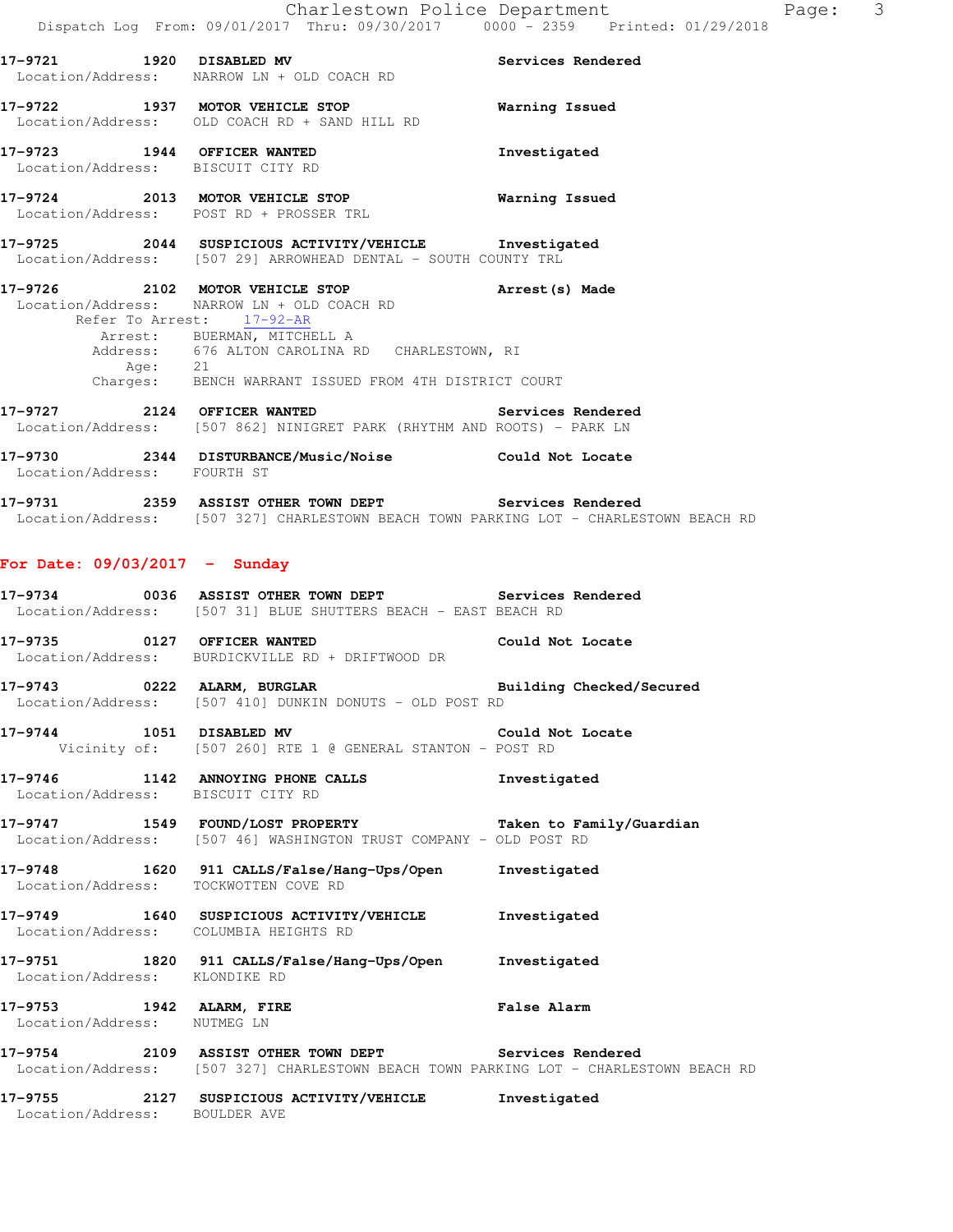**17-9757 2200 ASSIST OTHER TOWN DEPT Services Rendered**  Location/Address: [507 31] BLUE SHUTTERS BEACH - EAST BEACH RD

**17-9760 2341 DISTURBANCE/Music/Noise Investigated**  Location/Address: [507 79] ECKEL INSURANCE INC - OLD POST RD

**17-9761 2345 MOTOR VEHICLE STOP Citation Issued**  Location/Address: OLD POST RD + ARNOLDA ROUND RD

### **For Date: 09/04/2017 - Monday**

**17-9762 0009 LARCENY Investigated**  Location/Address: [507 862] NINIGRET PARK (RHYTHM AND ROOTS) - PARK LN Refer To Incident: 17-353-OF

**17-9789 0935 MOTOR VEHICLE COMPLAINT Could Not Locate**  Vicinity of: [507 469] OLD MILL DINER - SOUTH COUNTY TRL

**17-9790 1125 ALARM, BURGLAR Investigated**  Location/Address: YEW RD

**17-9792 1149 BOATING - VESSEL VIOLATION Warning Issued**  Location: [507 341] NINIGRET POND - EAST

**17-9793 1230 SUSPICIOUS ACTIVITY/VEHICLE Investigated**  Location/Address: SOUTH COUNTY TRL **17-9794 1256 CIVIL MATTER Investigated**  Location/Address: WEST BEACH RD

**17-9795 1313 FOLLOW-UP INVESTIGATION Investigated**  Location/Address: BAY ST **17-9797 1339 SUSPICIOUS ACTIVITY/VEHICLE Investigated**  Location/Address: OLD MILL RD

**17-9798 1340 MOTOR VEHICLE COMPLAINT Investigated**  Location/Address: HAZEN ST

#### **17-9799 1534 POLICE INFORMATION Report Taken**  Location/Address: BAY ST Refer To Incident:  $17-354-OF$

**17-9800 1538 VANDALISM Report Taken**  Location/Address: [507 57] BREEZY ACRES MINI GOLF - POST RD Refer To Incident:  $17-355-OF$ 

**17-9801 1543 MOTOR VEHICLE COMPLAINT Could Not Locate**  Location/Address: [507 258] RTE 1 @ SOUTH KINGSTOWN LINE (MM 11.4) - POST RD

**17-9802 1600 MOTOR VEHICLE COMPLAINT Could Not Locate**  Location/Address: [507 258] RTE 1 @ SOUTH KINGSTOWN LINE (MM 11.4) - POST RD

**17-9803 1629 MOTOR VEHICLE STOP Warning Issued**  Location/Address: OLD POST RD + SHEILA DR **17-9806 1929 SUSPICIOUS ACTIVITY/VEHICLE Transported to Hospital**  Location/Address: BUDDINGTON RD **17-9807 2025 WELL BEING CHECK Services Rendered**  Location/Address: QUAIL LN

## **For Date: 09/05/2017 - Tuesday**

| 17-9830           | 0044 | <b>TRANSPORT</b> | Services Rendered |
|-------------------|------|------------------|-------------------|
| Location/Address: |      | BOTKA DR         |                   |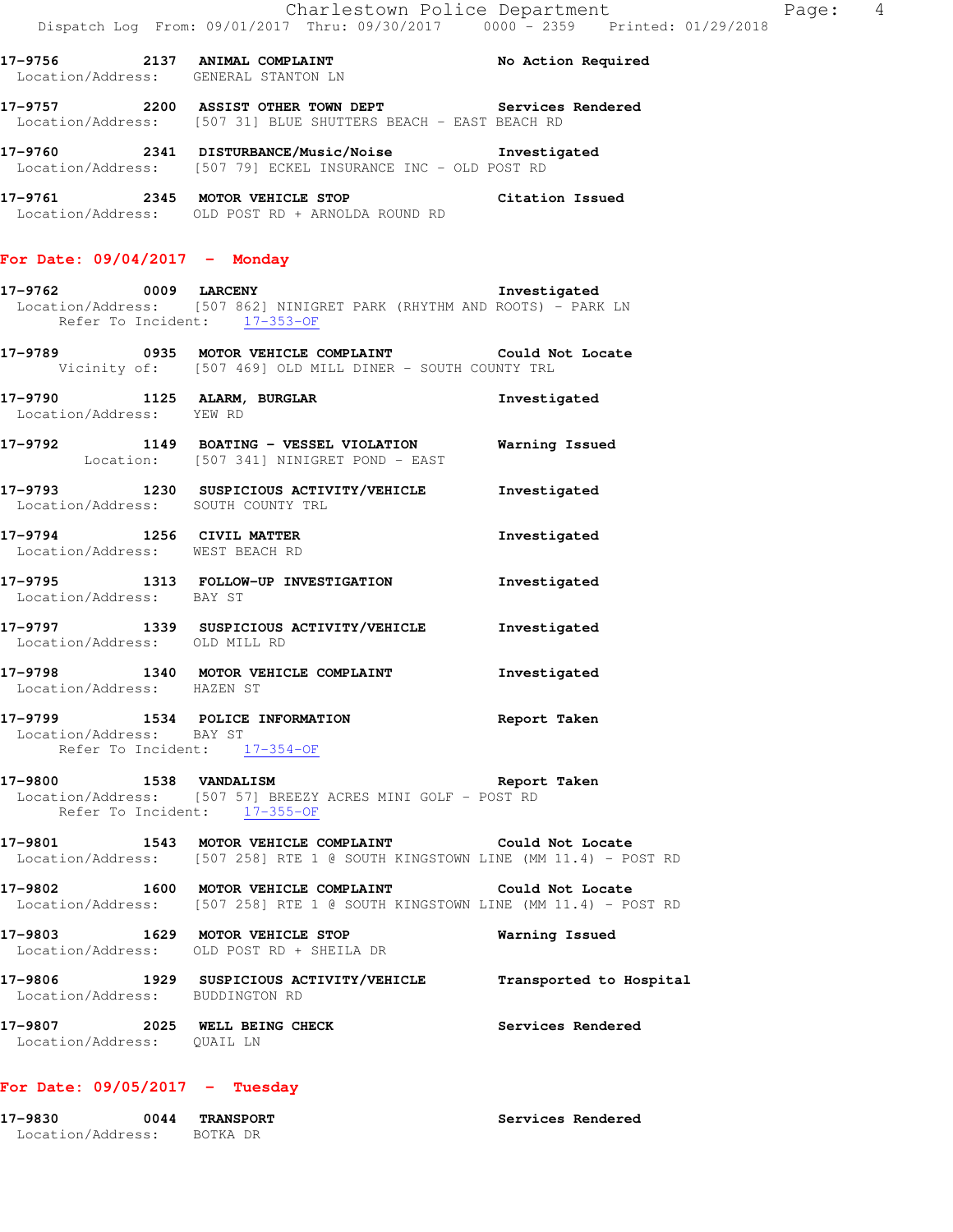**17-9847 0539 MOTOR VEHICLE STOP Warning Issued**  Location/Address: POST RD + SCHOOLHOUSE POND RD **17-9848 0545 MOTOR VEHICLE STOP Warning Issued**  Location/Address: POST RD + KING'S FACTORY RD **17-9850 0727 MOTOR VEHICLE STOP Warning Issued**  Vicinity of: ALTON CAROLINA RD **17-9851 0750 MOTOR VEHICLE STOP Warning Issued**  Vicinity of: [507 11] GROUP HOME STATE OF RHODE ISLAND - CAROLINA BACK RD **17-9852 0816 MOTOR VEHICLE STOP Warning Issued**  Location/Address: [507 374] SAINT MARYS CHURCH - CAROLINA BACK RD **17-9853 0831 TRAFFIC CONTROL Services Rendered**  Location/Address: [507 19] CHARLESTOWN ELEMENTARY SCHOOL - CAROLINA BACK RD **17-9854 0850 MOTOR VEHICLE STOP Warning Issued**  Location/Address: CAROLINA BACK RD **17-9855 0904 MOTOR VEHICLE STOP Warning Issued**  Location/Address: [507 364] CROTTY AND SONS AUTO BODY - SOUTH COUNTY TRL **17-9856 0911 MOTOR VEHICLE STOP Warning Issued**  Location/Address: POST RD + SCHOOLHOUSE POND RD **17-9857 0912 MOTOR VEHICLE STOP Warning Issued**  Location/Address: [507 364] CROTTY AND SONS AUTO BODY - SOUTH COUNTY TRL **17-9858 0916 MOTOR VEHICLE STOP Warning Issued**  Vicinity of: [507 100] RTE 1 @ FIORES (MILE MARKER 8.0) - POST RD **17-9859 0923 MOTOR VEHICLE STOP Warning Issued**  Location/Address: [507 364] CROTTY AND SONS AUTO BODY - SOUTH COUNTY TRL **17-9860 0937 MOTOR VEHICLE STOP Warning Issued**  Location/Address: [507 364] CROTTY AND SONS AUTO BODY - SOUTH COUNTY TRL **17-9861 0941 MOTOR VEHICLE STOP Warning Issued**  Location/Address: [507 72] CUMBERLAND FARMS - OLD POST RD **17-9862 0944 MOTOR VEHICLE STOP Warning Issued**  Location/Address: SOUTH COUNTY TRL + NEW BISCUIT CITY RD **17-9863 0955 MOTOR VEHICLE STOP Citation Issued**  Location/Address: OLD COACH RD **17-9864 0956 LARCENY Report Taken**  Vicinity of: MORRONE GRAVEL - ALTON CAROLINA RD Refer To Incident: 17-356-OF **17-9865 1002 ALARM, BURGLAR Building Checked/Secured**  Location/Address: DUDLEY LN **17-9866 1047 MOTOR VEHICLE STOP Warning Issued**  Location/Address: CAROLINA BACK RD + OLD MILL RD **17-9867 1302 MOTOR VEHICLE STOP Citation Issued**  Vicinity of: POST RD + WEST BEACH RD **17-9868 1333 MOTOR VEHICLE STOP Warning Issued**  Location/Address: [507 261] RTE 1 @ STATE GARAGE (MILE MARKER 9.6) - POST RD **17-9869 1336 MOTOR VEHICLE STOP Warning Issued** 

 Location/Address: POST RD + GENERAL STANTON LN **17-9871 1349 MOTOR VEHICLE STOP Warning Issued** 

Location/Address: [507 303] RTE 1 @ SOUTH SHORE MENTAL HEALTH (MM 9.0) - POST RD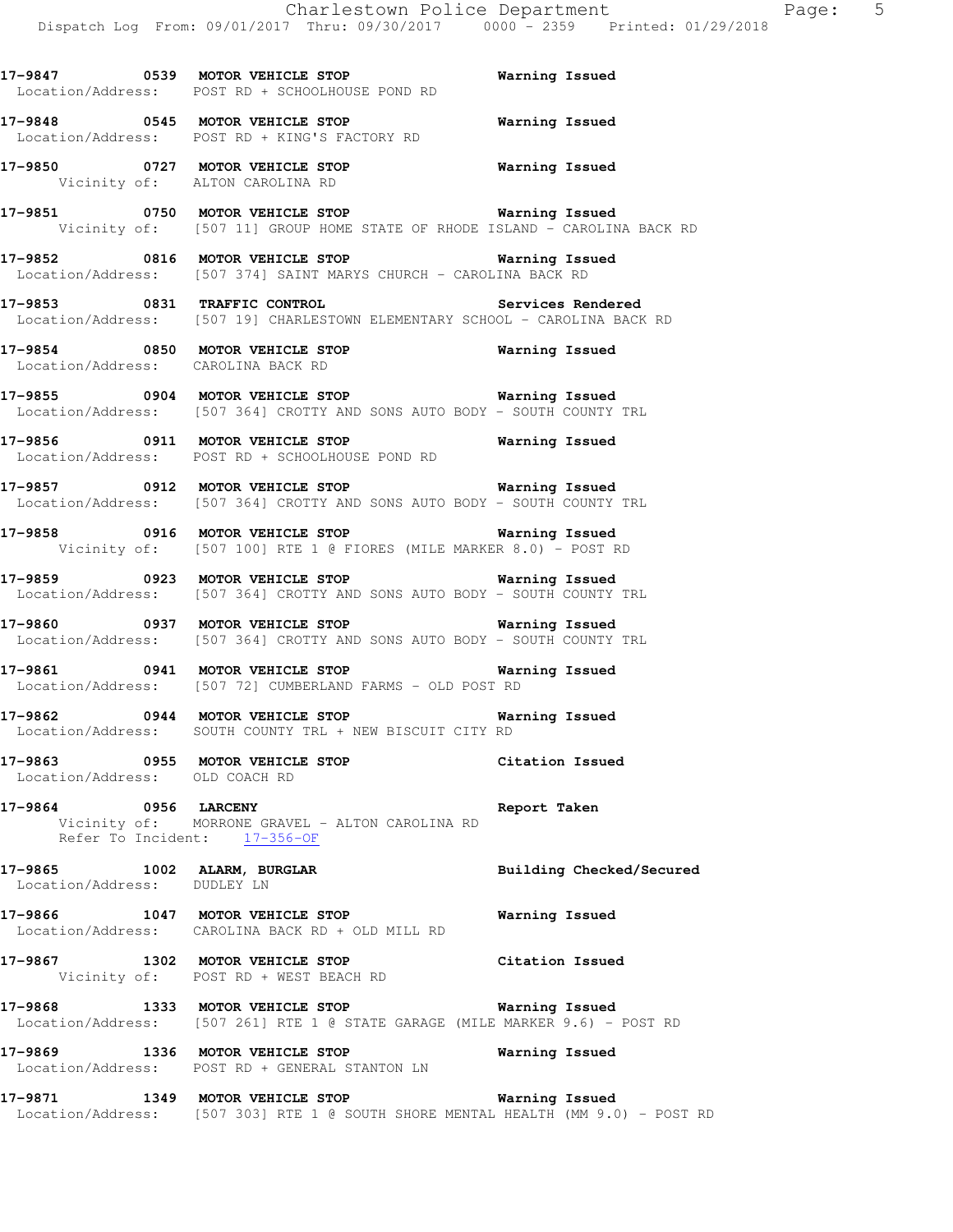|                                                       | Dispatch Log From: 09/01/2017 Thru: 09/30/2017   0000 - 2359   Printed: 01/29/2018                                                                         | Charlestown Police Department<br>Page: 6                                |
|-------------------------------------------------------|------------------------------------------------------------------------------------------------------------------------------------------------------------|-------------------------------------------------------------------------|
|                                                       | 17-9872 1352 MOTOR VEHICLE STOP <b>WARELL</b> STOP<br>Location/Address: [507 261] RTE 1 @ STATE GARAGE (MILE MARKER 9.6) - POST RD                         |                                                                         |
|                                                       | 17-9873 1355 MOTOR VEHICLE STOP 6 Warning Issued<br>Vicinity of: [507 261] RTE 1 @ STATE GARAGE (MILE MARKER 9.6) - POST RD                                |                                                                         |
|                                                       | 17-9874 1408 MOTOR VEHICLE STOP 6 Warning Issued<br>Location/Address: POST RD + SCHOOLHOUSE POND RD                                                        |                                                                         |
|                                                       | 17-9875 1409 MOTOR VEHICLE STOP 6 Warning Issued<br>Location/Address: [507 100] RTE 1 @ FIORES (MILE MARKER 8.0) - POST RD                                 |                                                                         |
|                                                       | 17-9876 1413 911 CALLS/False/Hang-Ups/Open Investigated<br>Location/Address: [507 381] CVS PHARMACY - OLD POST RD                                          |                                                                         |
|                                                       | 17-9877 1423 POLICE INFORMATION No Action Required<br>Location/Address: [507 20] NINIGRET PARK POND - PARK LN                                              |                                                                         |
|                                                       | 17-9878 1449 ALARM, BURGLAR 2001 Building Checked/Secured<br>Location/Address: [507 678] SANDPIPER LN                                                      |                                                                         |
|                                                       | 17-9879 1551 MOTOR VEHICLE STOP 6 Warning Issued<br>Location/Address: [507 284] RTE 91 @ RICHMOND LINE - ALTON CAROLINA RD                                 |                                                                         |
|                                                       | 17-9880 1631 FOUND/LOST PROPERTY No Action Required<br>Location/Address: [507 354] PAT'S POWER EQUIPMENT - OLD POST RD                                     |                                                                         |
| Location/Address: JOSEPHINE DR                        | 17-9881 1637 FOLLOW-UP INVESTIGATION Services Rendered                                                                                                     |                                                                         |
|                                                       | 17-10227 1642 FOLLOW-UP INVESTIGATION Citation Issued<br>Location/Address: SOUTH COUNTY TRL + SHANNOCK RD                                                  |                                                                         |
| Refer To Accident: 17-137-AC                          | 17-9883 1642 MVA - W/Injury/Fluid/Hazard Transported to Hospital<br>Location/Address: SOUTH COUNTY TRL + SHANNOCK RD                                       |                                                                         |
| Location/Address: PROSSER TRL                         | 17-9884 1908 ANIMAL COMPLAINT                                                                                                                              | Investigated                                                            |
|                                                       | 17-9885 1915 MOTOR VEHICLE STOP<br>Location/Address: POST RD + LAKESIDE DR                                                                                 | Warning Issued                                                          |
| For Date: $09/06/2017 -$ Wednesday                    |                                                                                                                                                            |                                                                         |
| 17-9898                                               | 0100 MOTOR VEHICLE STOP<br>Location/Address: POST RD + KING'S FACTORY RD<br>Refer To Summons: 17-93-AR                                                     | Arrest(s) Made                                                          |
| Summer<br>Address:                                    | Summons: WEBBER, LEONARD P<br>75 WHITE ROCK RD Apt. #B WESTERLY, RI                                                                                        |                                                                         |
| Age:<br>Charges:                                      | 25                                                                                                                                                         | Driving after denial, suspension or revocation of license - 1st Offense |
| 17-9904 0237 TRANSPORT<br>Location/Address: NARROW LN |                                                                                                                                                            | Services Rendered                                                       |
| 17–9905                                               | 0520 TRAFFIC CONTROL<br>Location/Address: POST RD + SCHOOLHOUSE POND RD                                                                                    | Services Rendered                                                       |
| 17-9908<br>Location/Address: BISCUIT CITY RD          | 0824 EMBEZZELMENT/FRAUD/FORGERY                                                                                                                            | Investigated                                                            |
| 17–9909<br>Location/Address: LAND HARBOR DR           | 0948 DOMESTIC/Assault/Diso/Other Arrest(s) Made<br>Refer To Arrest: 17-94-AR<br>Arrest: GALLAGHER, MICHAEL S<br>Address: 83 LAND HARBOR DR CHARLESTOWN, RI |                                                                         |

Age: 45

Charges: DOMESTIC-SIMPLE ASSAULT/BATTERY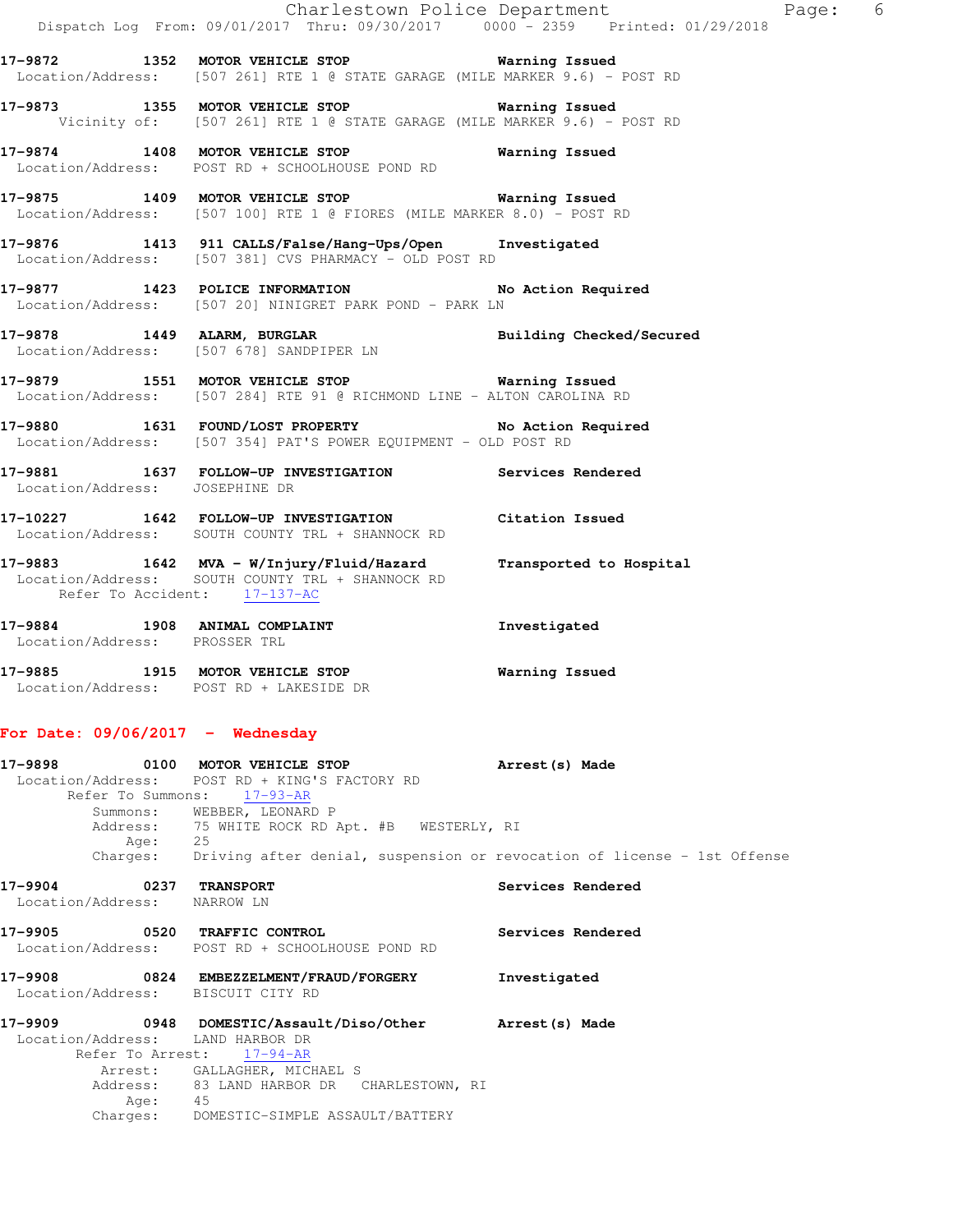**17-9910 1013 ALARM, CO DETECTOR Taken/Refered to Other A**  Location/Address: HIGHLAND RD **17-9911 1033 FOUND/LOST PROPERTY Investigated**  Location/Address: CHARLESTOWN BEACH RD **17-9912 1159 TRANSPORT Taken/Refered to Other A**  Location/Address: [507 642] CHARLESTOWN POLICE DEPARTMENT - OLD POST RD **17-9913 1347 LARCENY Investigated**  Location/Address: [507 7] BREACHWAY BAIT AND TACKLE - CHARLESTOWN BEACH RD Refer To Incident: 17-357-OF **17-9914 1554 FIRE, OTHER Investigated**  Location/Address: WORDEN'S POND RD **17-9916 1629 TRAFFIC CONTROL Services Rendered**  Location/Address: POST RD + EAST BEACH RD **17-9917 1629 MOTOR VEHICLE STOP Warning Issued**  Location/Address: POST RD + SOUTH COUNTY TRL **17-9918 1701 MOTOR VEHICLE STOP Warning Issued**  Location/Address: [507 28] SIMPLE PEASURES - SOUTH COUNTY TRL **17-9919 1703 911 CALLS/False/Hang-Ups/Open Transported to Hospital**  Location/Address: SANCTUARY RD **17-9922 1728 MOTOR VEHICLE STOP Warning Issued**  Location/Address: POST RD + SCHOOLHOUSE POND RD **17-9923 1742 MOTOR VEHICLE STOP Citation Issued**  Location/Address: POST RD + SCHOOLHOUSE POND RD

**17-9924 2019 DIS CONDUCT / FIGHT Report Taken**  Location/Address: [507 531] NARRAGANSETT INDIAN TRIBAL HEALTH CENTER - SOUTH COUNTY TRL Refer To Incident: 17-358-OF

**17-9925 2112 ANIMAL COMPLAINT Taken to Family/Guardian**  Location/Address: DRIFTWOOD DR

### **For Date: 09/07/2017 - Thursday**

|                                                           | 17-9949 0512 TRAFFIC CONTROL<br>Location/Address: OLD POST RD + FALCONE LN                                                | Services Rendered |
|-----------------------------------------------------------|---------------------------------------------------------------------------------------------------------------------------|-------------------|
| Location/Address: SAND PLAIN RD                           |                                                                                                                           |                   |
| 17-9953 0741 MVA - Minor                                  | Location/Address: POST RD + ROSS HILL RD<br>Refer To Accident: 17-138-AC                                                  | Report Taken      |
|                                                           | 17-9954 0755 TRAFFIC CONTROL<br>Location/Address: [507 19] CHARLESTOWN ELEMENTARY SCHOOL - CAROLINA BACK RD               | Services Rendered |
| 17-9955 0821 TRANSPORT                                    | Location/Address: SOUTH COUNTY TRL                                                                                        | Services Rendered |
|                                                           | 17-9956 0939 POLICE INFORMATION<br>Location/Address: [507 26] CHARLESTOWN BREACHWAY - CHARLESTOWN BEACH RD                | Investigated      |
| 17-9957 0945 TRESPASSING<br>Location/Address: TAMANACO DR |                                                                                                                           | Investigated      |
| Location/Address: TAMANACO DR                             | 17-9958 1023 SUSPICIOUS ACTIVITY/VEHICLE                                                                                  | Investigated      |
|                                                           | 17-9963 1747 MOTOR VEHICLE STOP 6 Warning Issued<br>Location/Address: [507 282] RTE 2 @ SHUTE'S CORNER - SOUTH COUNTY TRL |                   |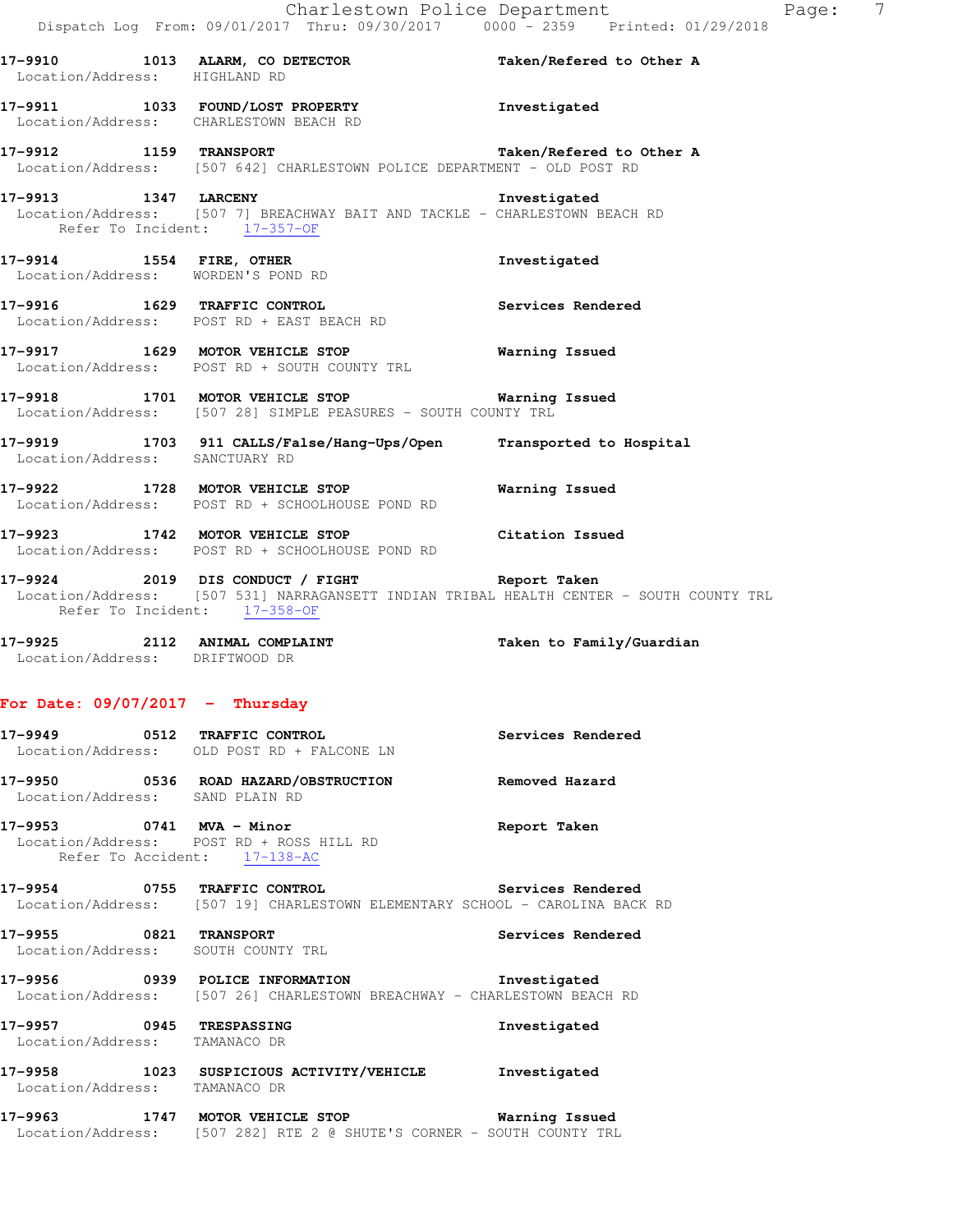|                                        | Dispatch Log From: 09/01/2017 Thru: 09/30/2017 0000 - 2359 Printed: 01/29/2018                                             | Charlestown Police Department<br>Page: 8                                                     |
|----------------------------------------|----------------------------------------------------------------------------------------------------------------------------|----------------------------------------------------------------------------------------------|
|                                        | 17-9964 1855 DISABLED MV 17-9964<br>Vicinity of: [507 270] RTE 1 @ BURLINGAME (MILE MARKER 6.0) - POST RD                  |                                                                                              |
|                                        | 17-9966 2037 TRAFFIC CONTROL 2000 Services Rendered<br>Location/Address: POST RD + EAST BEACH RD                           |                                                                                              |
| Location/Address: OLD POST RD          | 17-9969 2220 DISTURBANCE/Music/Noise https://www.filesophe.com                                                             |                                                                                              |
| For Date: 09/08/2017 - Friday          |                                                                                                                            |                                                                                              |
|                                        | 17-9988 0544 MOTOR VEHICLE STOP<br>Location/Address: POST RD + SCHOOLHOUSE POND RD                                         | Warning Issued                                                                               |
| Location/Address: SAND HILL RD         | 17-9991 0808 ANIMAL COMPLAINT                                                                                              | Taken/Refered to Other A                                                                     |
|                                        | 17-9993 1004 WELL BEING CHECK Services Rendered                                                                            | Location/Address: [507 530] NARRAGANSETT INDIAN FOUR WINDS COMMUNITY CENT - SOUTH COUNTY TRL |
| Vicinity of: ROSS HILL RD              | 17-9994 1020 MOTOR VEHICLE STOP <b>Warning Issued</b>                                                                      |                                                                                              |
|                                        | 17-9995                MOTOR VEHICLE STOP              Wa.<br>【Location/Address:    SOUTH COUNTY TRL + NEW BISCUIT CITY RD | Warning Issued                                                                               |
|                                        | 17-9997 1237 TRAFFIC CONTROL<br>Location/Address: POST RD + EAST BEACH RD                                                  | Services Rendered                                                                            |
| Location/Address: CAROLINA BACK RD     | 17-10002 1507 DOMESTIC/Assault/Diso/Other Investigated                                                                     |                                                                                              |
| Location/Address: LAKESIDE DR          | 17-10003 1514 TOWN COUNCIL DOCKET DELIVERY Services Rendered                                                               |                                                                                              |
| Location/Address: POST RD + FALCONE LN | 17-10004 1625 ROAD HAZARD/OBSTRUCTION Services Rendered                                                                    |                                                                                              |
| 17-10006 1659 TRAFFIC CONTROL          | Location/Address: POST RD + KING'S FACTORY RD                                                                              | Services Rendered                                                                            |
|                                        | 17-10010 1825 MOTOR VEHICLE STOP<br>Location/Address: POST RD + SOUTH COUNTY TRL                                           | Citation Issued                                                                              |
| Location/Address: OLD POST RD          | 17-10011 1926 SUSPICIOUS ACTIVITY/VEHICLE                                                                                  | Could Not Locate                                                                             |
| Location/Address: OLD POST RD          | 17-10012 2003 DISTURBANCE/Music/Noise                                                                                      | Peace Restored                                                                               |
| Location/Address: ROSS HILL RD         | 17-10013 2034 MOTOR VEHICLE STOP                                                                                           | Investigated                                                                                 |
| For Date: $09/09/2017 -$ Saturday      |                                                                                                                            |                                                                                              |
| 17-10021 0203 MOTOR VEHICLE STOP       |                                                                                                                            | Warning Issued                                                                               |

 Location/Address: SOUTH COUNTY TRL + NEW BISCUIT CITY RD **17-10023 0213 DISTURBANCE/Music/Noise Unfounded**  Vicinity of: BISCUIT CITY RD **17-10030 0306 SUSPICIOUS ACTIVITY/VEHICLE Services Rendered**  Location/Address: SURFSIDE AVE

**17-10032 0507 MOTOR VEHICLE STOP Warning Issued**  Location/Address: [507 100] RTE 1 @ FIORES (MILE MARKER 8.0) - POST RD

**17-10033 0526 MOTOR VEHICLE STOP Warning Issued**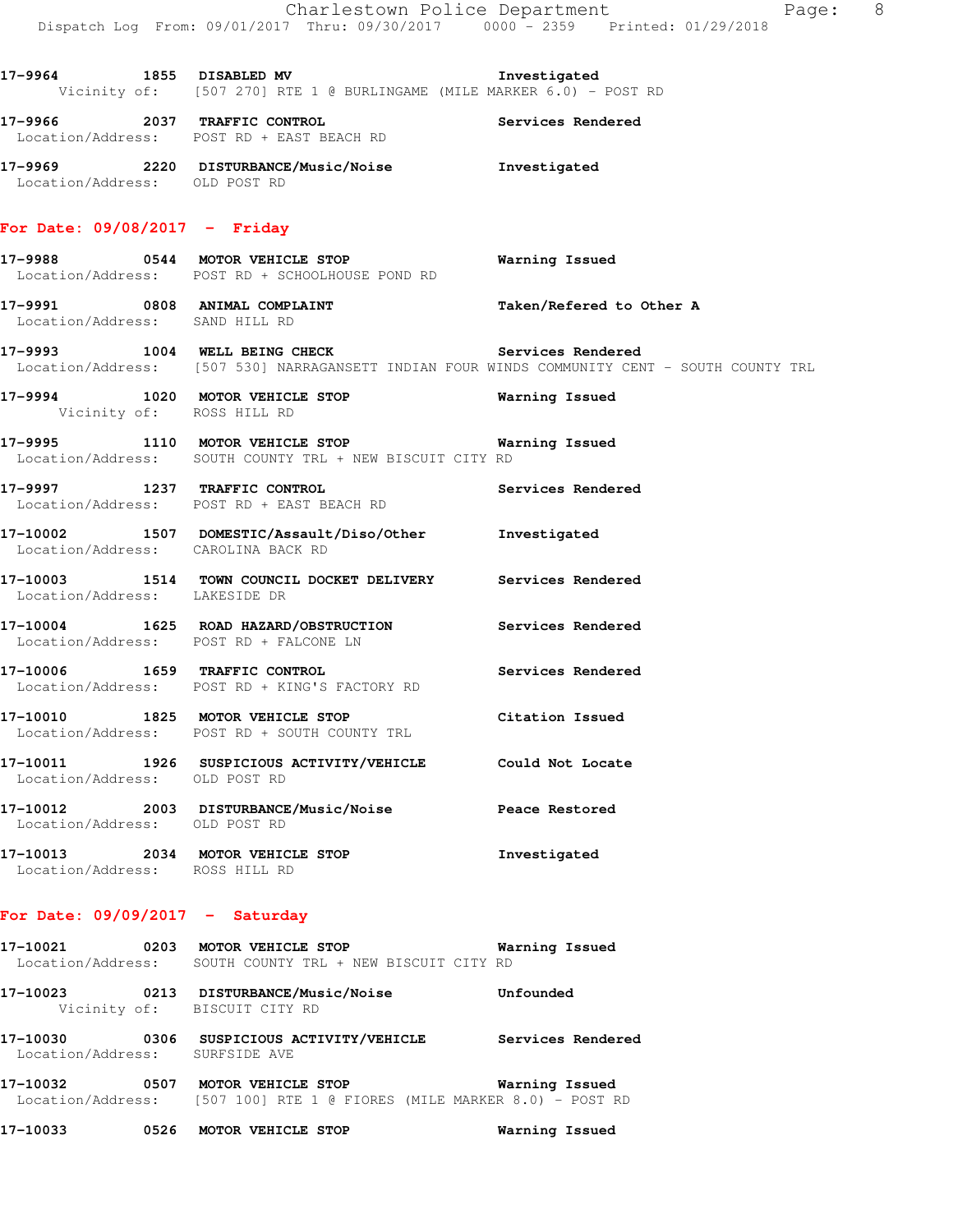|                               | Dispatch Log From: 09/01/2017 Thru: 09/30/2017 0000 - 2359 Printed: 01/29/2018                                                                                                                                                    | Charlestown Police Department<br>Page: 9 |
|-------------------------------|-----------------------------------------------------------------------------------------------------------------------------------------------------------------------------------------------------------------------------------|------------------------------------------|
|                               | Location/Address: [507 261] RTE 1 @ STATE GARAGE (MILE MARKER 9.6) - POST RD                                                                                                                                                      |                                          |
|                               | 17-10035 6603 MOTOR VEHICLE STOP 60 Warning Issued<br>Location/Address: [507 260] RTE 1 @ GENERAL STANTON - POST RD                                                                                                               |                                          |
|                               | 17-10036 0718 MOTOR VEHICLE STOP 6 Warning Issued<br>Location/Address: [507 267] RTE 1 @ HITCHING POST - POST RD                                                                                                                  |                                          |
|                               | 17-10037 0844 MOTOR VEHICLE STOP 6 Warning Issued<br>Location/Address: [507 261] RTE 1 @ STATE GARAGE (MILE MARKER 9.6) - POST RD                                                                                                 |                                          |
|                               | 17-10038 0943 MOTOR VEHICLE STOP Citation Issued<br>Location/Address: [507 258] RTE 1 @ SOUTH KINGSTOWN LINE (MM 11.4) - POST RD                                                                                                  |                                          |
|                               | 17-10039 1028 MOTOR VEHICLE STOP 6 Warning Issued<br>Location/Address: [507 303] RTE 1 @ SOUTH SHORE MENTAL HEALTH (MM 9.0) - POST RD                                                                                             |                                          |
|                               | 17-10041 1150 MOTOR VEHICLE STOP No Action Required<br>Location/Address: [507 272] RTE 1 @ WILCOX TAVERN - POST RD                                                                                                                |                                          |
|                               | 17-10042 1346 DISABLED MV Services Rendered<br>Location/Address: POST RD + SOUTH COUNTY TRL                                                                                                                                       |                                          |
|                               | 17-10043 1354 MOTOR VEHICLE STOP 6 Warning Issued<br>Location/Address: [507 261] RTE 1 @ STATE GARAGE (MILE MARKER 9.6) - POST RD                                                                                                 |                                          |
|                               | 17-10045 1507 DIS CONDUCT / FIGHT 1nvestigated<br>Vicinity of: [507 373] CROSS MILLS LIBRARY - OLD POST RD                                                                                                                        |                                          |
| Age: 31                       | 17-10046 1535 MOTOR VEHICLE STOP 17-10046 Arrest (s) Made<br>Location/Address: [507 45] RIPPY'S LIQUOR MART - SOUTH COUNTY TRL<br>Refer To Summons: 17-95-AR<br>Summons: DEBIGARE, STEPHEN J<br>Address: 48 NORTH RD SHANNOCK, RI |                                          |
|                               | Charges: Driving after denial, suspension or revocation of license - 2nd Offense                                                                                                                                                  |                                          |
|                               | 17-10047 1601 MOTOR VEHICLE STOP<br>Location/Address: [507 100] RTE 1 @ FIORES (MILE MARKER 8.0) - POST RD                                                                                                                        | No Action Required                       |
|                               | 17-10048 1610 MOTOR VEHICLE STOP<br>Location/Address: SHANNOCK RD + COLUMBIA HEIGHTS RD                                                                                                                                           | Warning Issued                           |
|                               | 17-10049 1621 MOTOR VEHICLE STOP<br>Location/Address: POST RD + SCHOOLHOUSE POND RD                                                                                                                                               | Citation Issued                          |
|                               | 17-10050 1637 POLICE INFORMATION Warning Issued<br>Location/Address: [507 26] CHARLESTOWN BREACHWAY - CHARLESTOWN BEACH RD                                                                                                        |                                          |
|                               | 17-10051 1641 MOTOR VEHICLE STOP<br>Location/Address: SOUTH COUNTY TRL + SHANNOCK RD                                                                                                                                              | Warning Issued                           |
|                               | 17-10052 1648 MOTOR VEHICLE STOP<br>Location/Address: SOUTH COUNTY TRL + SHANNOCK RD                                                                                                                                              | Warning Issued                           |
|                               | 17-10054 1704 MOTOR VEHICLE STOP<br>Location/Address: POST RD + SCHOOLHOUSE POND RD                                                                                                                                               | Warning Issued                           |
| 17-10055 1707 DISABLED MV     | Location/Address: POST RD + WEST BEACH RD                                                                                                                                                                                         | Services Rendered                        |
| 17-10057 1720 TRAFFIC CONTROL | Location/Address: CHARLESTOWN BEACH RD                                                                                                                                                                                            | Services Rendered                        |
| Vicinity of: SHANNOCK RD      | 17-10056 1727 MOTOR VEHICLE STOP                                                                                                                                                                                                  | Citation Issued                          |
|                               | 17-10058 1740 SUSPICIOUS ACTIVITY/VEHICLE Services Rendered<br>Location/Address: POST RD + EAST BEACH RD                                                                                                                          |                                          |
|                               | 17-10059 1747 MOTOR VEHICLE STOP                                                                                                                                                                                                  | No Action Required                       |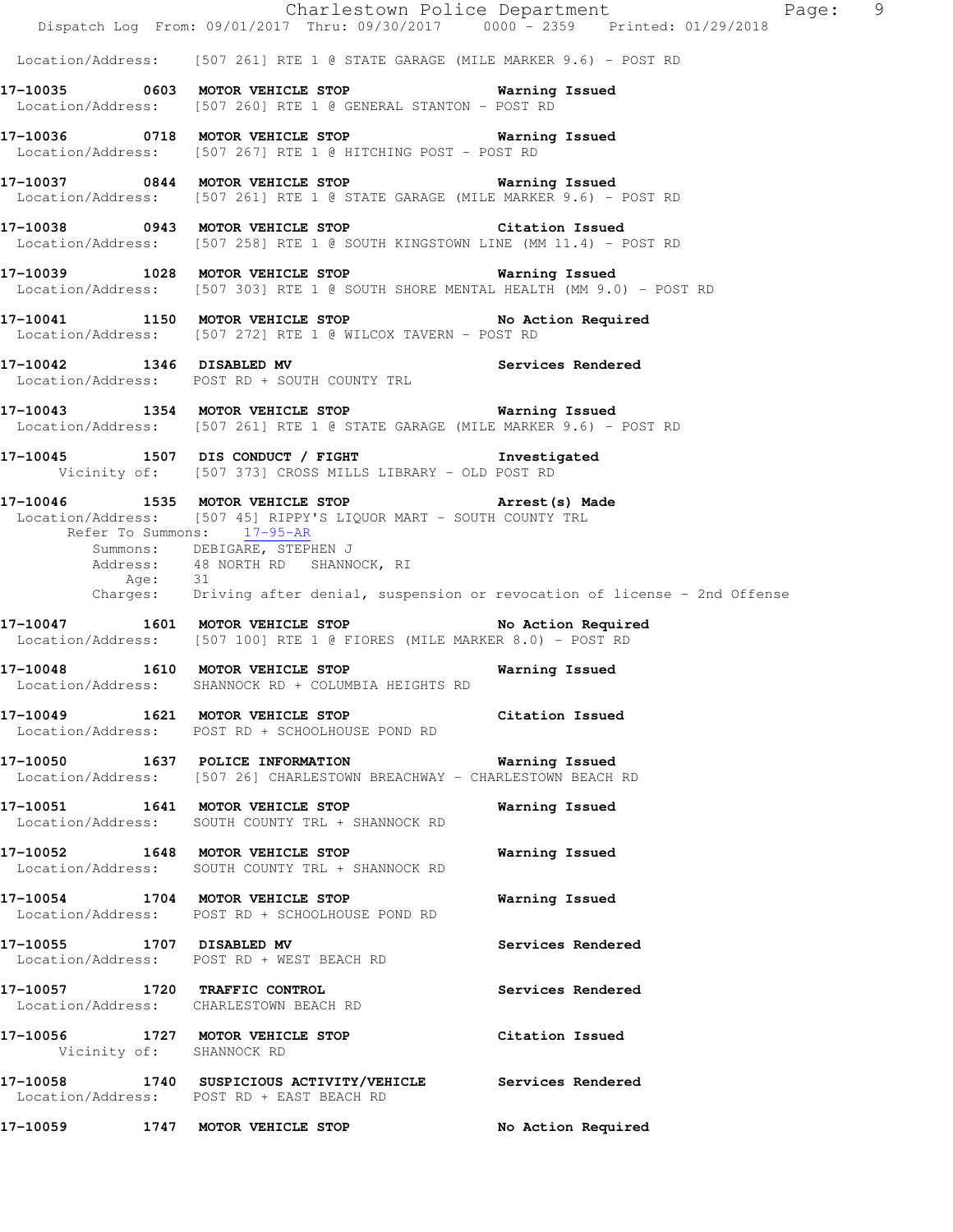Location/Address: CHARLESTOWN BEACH RD

- **17-10061 1915 ASSIST CITIZEN Services Rendered**  Location/Address: BUCKEYE BROOK RD
- **17-10062 1928 MOTOR VEHICLE STOP Warning Issued**  Location/Address: [507 100] RTE 1 @ FIORES (MILE MARKER 8.0) - POST RD

**17-10063 2124 FIREWORKS/Possession/Use/Other Investigated**  Location/Address: [507 329] BURDICKVILLE RAILROAD BRIDGE - BURDICKVILLE RD

**17-10064 2127 ASSIST OTHER POLICE DEPT No Action Required**  Vicinity of: [507 275] RTE 1 @ WESTERLY LINE - POST RD

| 17-10065           | 2342 |             | <b>OFFICER WANTED</b> | Investigated |
|--------------------|------|-------------|-----------------------|--------------|
| Location/Address:  |      | OLD POST RD |                       |              |
| Refer To Incident: |      |             | $17 - 361 - 0F$       |              |

- **For Date: 09/10/2017 Sunday**
- **17-10068 0001 OFFICER WANTED Investigated**  Location/Address: HANNA'S RD **17-10074 0152 DISTURBANCE/Music/Noise Investigated**  Location/Address: AUBURN DR **17-10075 0248 DISTURBANCE/Music/Noise Investigated**  Location/Address: AUBURN DR **17-10076 0418 DISTURBANCE/Music/Noise Investigated**  Location/Address: [507 21] BURLINGAME STATE PARK - CAMPING AREA - BURLINGAME STATE PARK RD **17-10078 0500 DISTURBANCE/Music/Noise Investigated**  Location/Address: [507 21] BURLINGAME STATE PARK - CAMPING AREA - BURLINGAME STATE PARK RD **17-10079 0521 OFFICER WANTED Investigated**  Location/Address: [507 494] OLD MILL RD Refer To Incident: 17-363-OF **17-10080 0715 ALARM, CO DETECTOR Investigated**  Location/Address: [507 734] RAM ISLAND RD **17-10081 0745 MOTOR VEHICLE STOP Citation Issued**  Location/Address: POST RD + SCHOOLHOUSE POND RD **17-10082 0938 ALARM, BURGLAR Building Checked/Secured**  Location/Address: OCEAN STATE TRUCK AND DIESEL - OLD POST RD **17-10083 0958 MOTOR VEHICLE STOP Warning Issued**  Location/Address: [507 364] CROTTY AND SONS AUTO BODY - SOUTH COUNTY TRL **17-10084 1006 MOTOR VEHICLE STOP Warning Issued**  Location/Address: SOUTH COUNTY TRL + SHANNOCK RD **17-10085 1015 MOTOR VEHICLE STOP Warning Issued**  Location/Address: SOUTH COUNTY TRL + NEW BISCUIT CITY RD **17-10087 1227 MVA - W/Injury/Fluid/Hazard Report Taken**  Location/Address: [507 252] GENERAL STANTON INN - OLD POST RD Refer To Accident: 17-139-AC **17-10088 1451 SUSPICIOUS ACTIVITY/VEHICLE Services Rendered**  Location/Address: OLD POST RD Refer To Incident: 17-361-OF **17-10089 1717 DISABLED MV Investigated**  Location/Address: KLONDIKE RD **17-10090 1719 911 CALLS/False/Hang-Ups/Open Building Checked/Secured**  Location/Address: KLONDIKE RD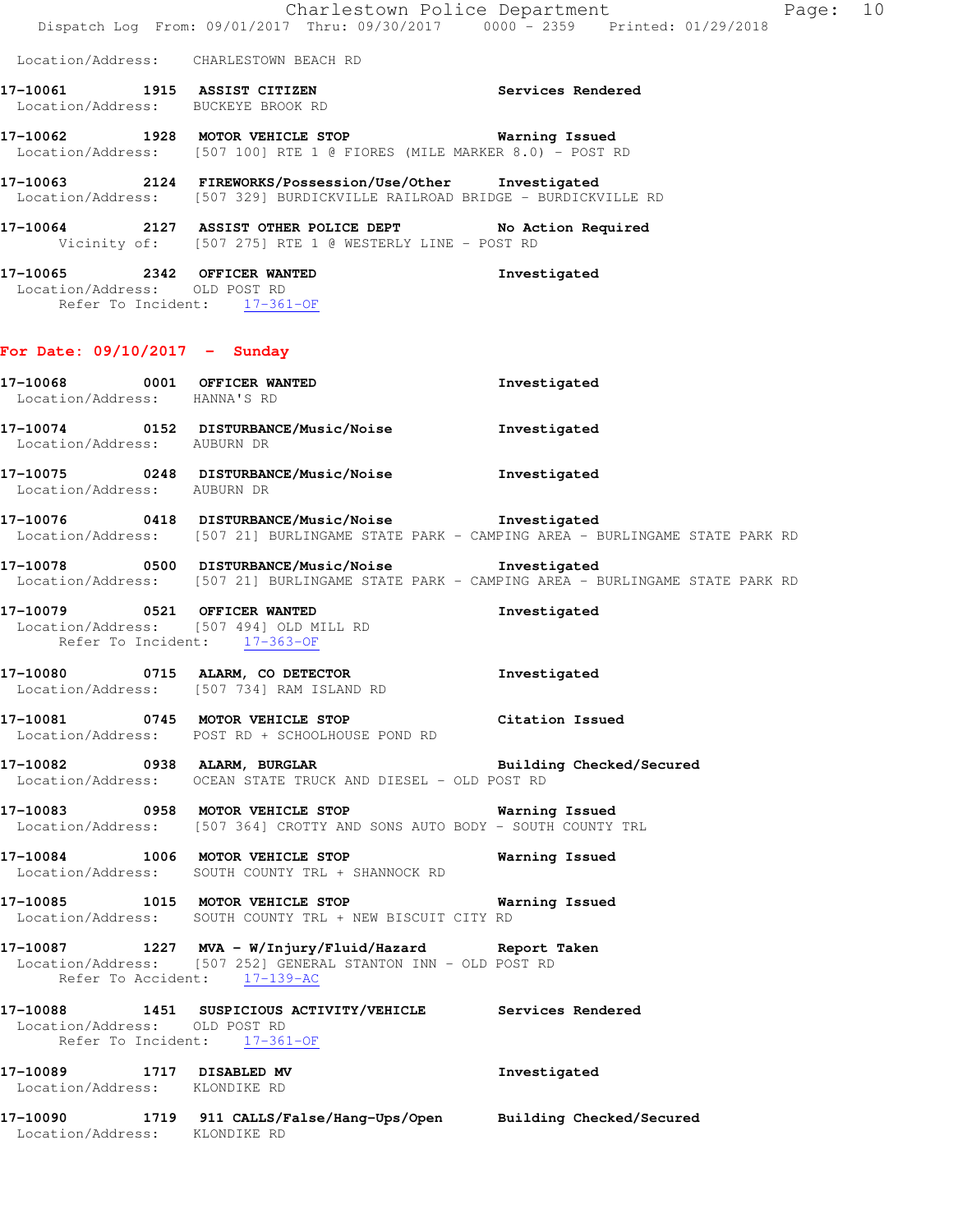|                               | 17-10091 1819 MOTOR VEHICLE STOP<br>Location/Address: POST RD + SCHOOLHOUSE POND RD                                                                                                                                                                                   | Warning Issued        |
|-------------------------------|-----------------------------------------------------------------------------------------------------------------------------------------------------------------------------------------------------------------------------------------------------------------------|-----------------------|
| Location/Address: SHANNOCK RD | 17-10092 1826 ALARM, BURGLAR                                                                                                                                                                                                                                          | Investigated          |
| Location/Address: SHANNOCK RD | 17-10094 1949 MOTOR VEHICLE STOP                                                                                                                                                                                                                                      | <b>Warning Issued</b> |
|                               | 17-10095 2015 MOTOR VEHICLE STOP 6 Warning Issued<br>Location/Address: SOUTH COUNTY TRL + NEW BISCUIT CITY RD                                                                                                                                                         |                       |
|                               | 17-10096 2024 MOTOR VEHICLE STOP<br>Location/Address: SOUTH COUNTY TRL + SHERMAN AVE                                                                                                                                                                                  | Warning Issued        |
|                               | 17-10097 2044 MOTOR VEHICLE STOP<br>Location/Address: POST RD + SOUTH COUNTY TRL                                                                                                                                                                                      | No Action Required    |
|                               | 17-10098 2100 MOTOR VEHICLE STOP 60 Warning Issued<br>Location/Address: SOUTH COUNTY TRL                                                                                                                                                                              |                       |
| Age: 25                       | 17-10100 2120 MOTOR VEHICLE STOP Arrest (s) Made<br>Location/Address: POST RD + SCHOOLHOUSE POND RD<br>Refer To Summons: 17-96-AR<br>Summons: HERMANS, JACOB J<br>Address: 71 BUCKEYE BROOK RD CHARLESTOWN, RI<br>Charges: Driving with Expired License - 1st Offense |                       |
|                               | 17-10103 2143 MOTOR VEHICLE STOP<br>Location/Address: SOUTH COUNTY TRL + NEW BISCUIT CITY RD                                                                                                                                                                          | Warning Issued        |
|                               | 17-10104 2148 SUSPICIOUS ACTIVITY/VEHICLE Services Rendered<br>Location/Address: [507 46] WASHINGTON TRUST COMPANY - OLD POST RD                                                                                                                                      |                       |

### **For Date: 09/11/2017 - Monday**

| 17-10120          |      | 0031 MOTOR VEHICLE STOP     | Warning Issued  |
|-------------------|------|-----------------------------|-----------------|
| Location/Address: |      | NARROW IN                   |                 |
| 17-10140          | 0527 | MOTOR VEHICLE STOP          | Citation Issued |
| Location/Address: |      | POST RD + KING'S FACTORY RD |                 |

**17-10141 0601 MOTOR VEHICLE STOP Warning Issued**  Location/Address: POST RD + CROSS MILLS RD

**17-10148 1352 MOTOR VEHICLE STOP Warning Issued**  Location/Address: [507 261] RTE 1 @ STATE GARAGE (MILE MARKER 9.6) - POST RD

**17-10150 1418 EMBEZZELMENT/FRAUD/FORGERY No Action Required**  Location/Address: OAK RIDGE RD

**17-10151 1428 REGISTERED SEX OFFENDER No Action Required 17-10152 1521 MOTOR VEHICLE STOP No Action Required** 

Location/Address: [507 260] RTE 1 @ GENERAL STANTON - POST RD

**17-10153 1522 MOTOR VEHICLE STOP Warning Issued**  Location/Address: SOUTH COUNTY TRL + WIITALA DR

**17-10154 1529 TRAFFIC CONTROL Warning Issued**  Location/Address: SOUTH COUNTY TRL + MAPLE LAKE FARM RD

**17-10155 1549 TRAFFIC CONTROL No Action Required**  Location/Address: [507 260] RTE 1 @ GENERAL STANTON - POST RD

**17-10156 1555 MOTOR VEHICLE STOP No Action Required**  Location/Address: [507 28] SIMPLE PEASURES - SOUTH COUNTY TRL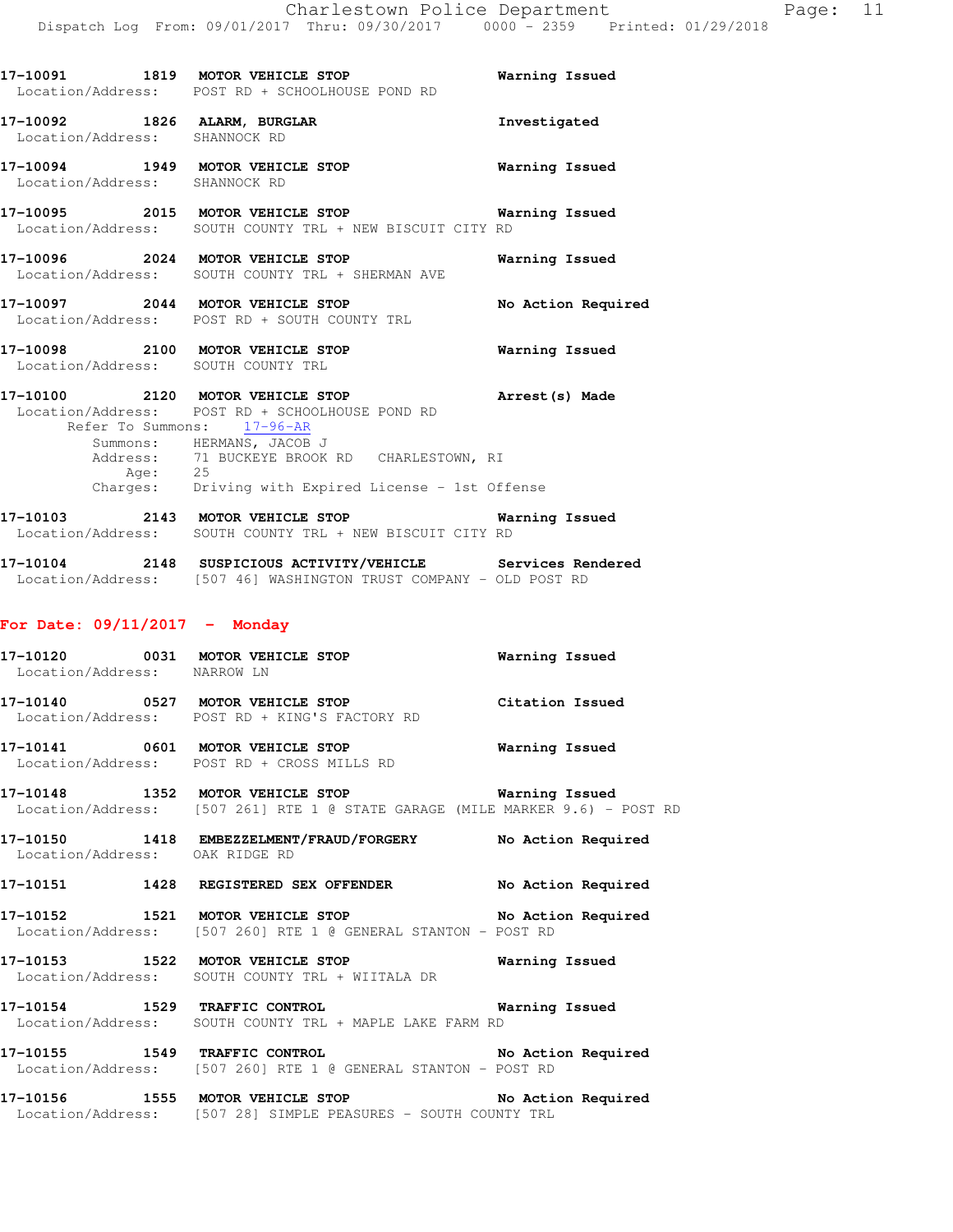Charlestown Police Department Fage: 12 Dispatch Log From: 09/01/2017 Thru: 09/30/2017 0000 - 2359 Printed: 01/29/2018 **17-10157 1603 LARCENY No Action Required**  Location/Address: [507 218] SMALL AXE PRODUCTIONS - OLD POST RD **17-10158 1606 LARCENY Investigated**  Location/Address: [507 218] SMALL AXE PRODUCTIONS - OLD POST RD Refer To Incident: 17-365-OF Refer To Arrest: 17-97-AR Arrest Expunged **17-10159 1629 MOTOR VEHICLE STOP Citation Issued**  Location/Address: [507 276] RTE 2 @ RICHMOND LINE - SOUTH COUNTY TRL **17-10160 1646 TRAFFIC CONTROL Services Rendered**  Location/Address: POST RD + KING'S FACTORY RD **17-10161 1647 MOTOR VEHICLE STOP Warning Issued**  Location/Address: [507 220] SHERMAN AND SON'S UPHOLSTRY - SOUTH COUNTY TRL **17-10164 1724 DISABLED MV Services Rendered**  Location/Address: [507 20] NINIGRET PARK - PARK LN **17-10167 1903 MOTOR VEHICLE STOP Warning Issued**  Location/Address: [507 607] POST RD + SOUTH COUNTY TRL **17-10169 1914 OFFICER WANTED Report Taken**  Location/Address: [507 45] RIPPY'S LIQUOR MART - SOUTH COUNTY TRL Refer To Arrest: 17-106-AR Arrest: BOWEN, CHRISTOPHER I Address: 37 N MAIN ST Apt. #2 WESTERLY, RI Age: 38 Charges: WARRANT OF ARREST ON AFFIDAVIT Refer To Incident: 17-364-OF **17-10170 1923 DISABLED MV Services Rendered**  Location/Address: SOUTH COUNTY TRL **17-10172 2034 WELL BEING CHECK Investigated**  Location/Address: OLD INDIAN TRL **17-10173 2043 DISABLED MV Services Rendered**  Location/Address: [507 208] HITCHING POST - POST RD **17-10175 2057 POLICE INFORMATION Services Rendered**  Location/Address: OLD MILL RD **17-10176 2105 DISABLED MV Services Rendered**  Location/Address: [507 21] BURLINGAME STATE PARK - CAMPING AREA - BURLINGAME STATE PARK RD **17-10177 2157 MOTOR VEHICLE STOP Warning Issued**  Location/Address: [507 260] RTE 1 @ GENERAL STANTON - POST RD **17-10178 2236 MOTOR VEHICLE STOP Investigated**  Location/Address: CROSS MILLS RD **For Date: 09/12/2017 - Tuesday 17-10209 0528 TRAFFIC CONTROL Services Rendered**  Location/Address: POST RD + SCHOOLHOUSE POND RD

**17-10212 1041 ALARM, FIRE Investigated**  Location/Address: HUNTER'S HARBOR RD **17-10213 1127 TRAFFIC CONTROL Services Rendered**  Location/Address: POST RD + SCHOOLHOUSE POND RD **17-10214 1146 BURGLARY (Attempted B&E) Investigated**  Location/Address: CHEROKEE BND **17-10216 1323 FOLLOW-UP INVESTIGATION Investigated** 

Location/Address: GOOSEBERRY HILL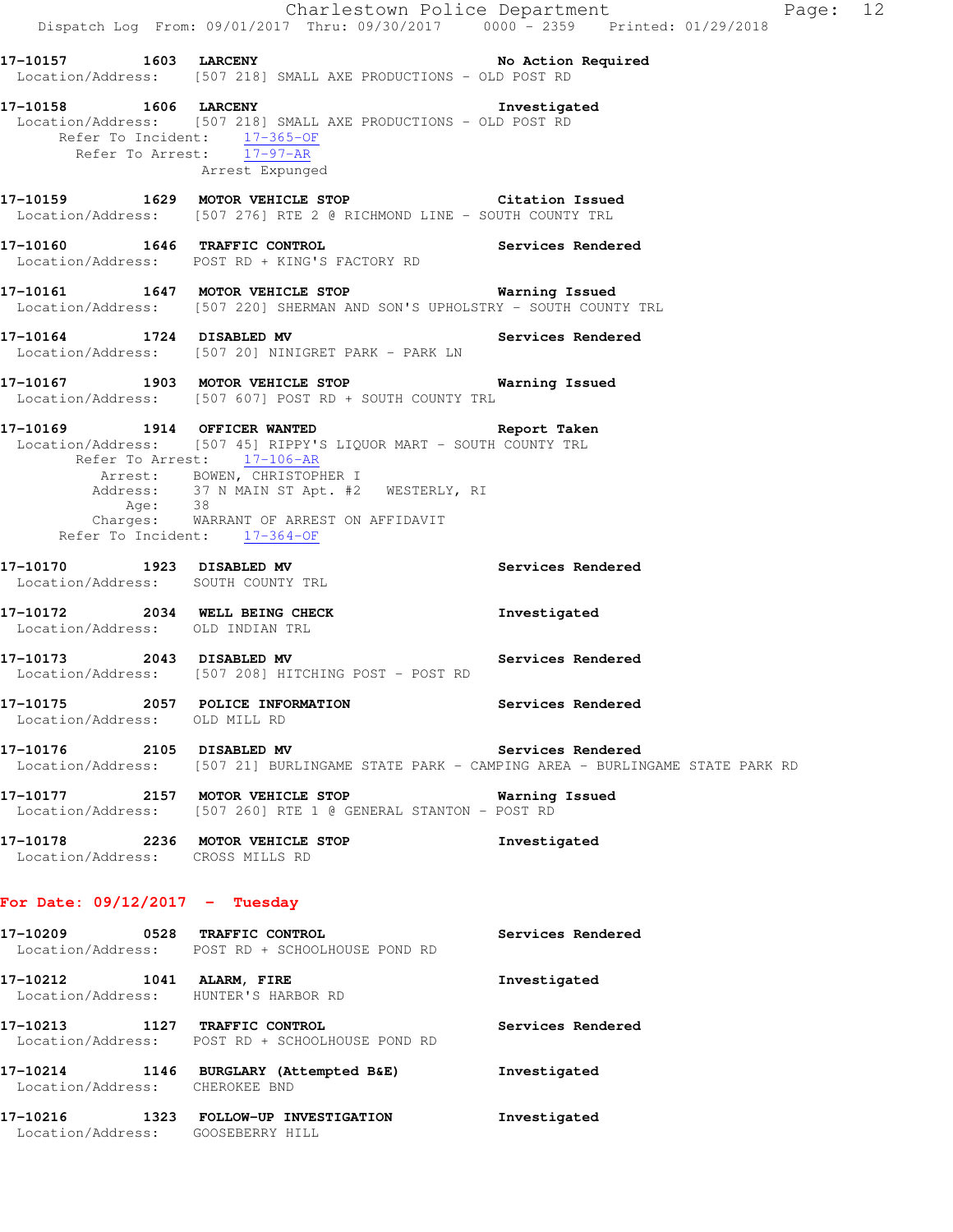**17-10220 1544 MOTOR VEHICLE STOP Warning Issued**  Location/Address: SOUTH COUNTY TRL + SHANNOCK RD **17-10221 1559 MOTOR VEHICLE STOP Arrest(s) Made**  Location/Address: SOUTH COUNTY TRL + NEW BISCUIT CITY RD Refer To Summons: 17-98-AR Summons: RIVERA, JOSE M Address: 72 ANGUS ST COVENTRY, RI Age: 57<br>Charges: Dri Driving after denial, suspension or revocation of license - 1st Offense **17-10223 1639 ANIMAL COMPLAINT Taken/Refered to Other A**  Location/Address: [507 327] CHARLESTOWN BEACH TOWN PARKING LOT - CHARLESTOWN BEACH RD **17-10224 1649 SUSPICIOUS ACTIVITY/VEHICLE Investigated**  Location/Address: OLD MILL RD Refer To Incident: 17-363-OF **17-10225 1703 ALARM, BURGLAR False Alarm**  Location/Address: [507 723] BOULDER AVE **17-10226 1802 ASSIST OTHER POLICE DEPT Services Rendered**  Location/Address: ROCKY ACRES DR **17-10228 1934 ASSIST OTHER POLICE DEPT Services Rendered**  Location/Address: [507 275] RTE 1 @ WESTERLY LINE - POST RD **17-10229 1935 ASSIST OTHER POLICE DEPT No Action Required**  Location/Address: [507 15] CASTLEROCK CONDOMINIUMS - CASTLE ROCK DR **17-10230 2138 MOTOR VEHICLE STOP Warning Issued**  Location/Address: POST RD + SCHOOLHOUSE POND RD **For Date: 09/13/2017 - Wednesday 17-10231 0044 MOTOR VEHICLE STOP Warning Issued**  Location/Address: [507 850] CROSS MILLS FIRE STATION - OLD POST RD **17-10233 0058 MOTOR VEHICLE STOP Warning Issued**  Location/Address: [507 261] RTE 1 @ STATE GARAGE (MILE MARKER 9.6) - POST RD **17-10234 0109 MOTOR VEHICLE STOP Warning Issued**  Location/Address: [507 261] RTE 1 @ STATE GARAGE (MILE MARKER 9.6) - POST RD **17-10240 0139 SUSPICIOUS ACTIVITY/VEHICLE Services Rendered**  Location/Address: [507 332] AMTRAK RAILROAD - BURDICKVILLE SECTION - BURDICKVILLE RD **17-10251 0227 DISABLED MV Services Rendered**  Location/Address: [507 261] RTE 1 @ STATE GARAGE (MILE MARKER 9.6) - POST RD **17-10255 0517 TRAFFIC CONTROL Warning Issued**  Location/Address: SOUTH COUNTY TRL + MAPLE LAKE FARM RD **17-10256 0551 MOTOR VEHICLE STOP Citation Issued**  Location/Address: [507 276] RTE 2 @ RICHMOND LINE - SOUTH COUNTY TRL **17-10257 0552 TRAFFIC CONTROL No Action Required**  Location/Address: ROSS HILL RD + LAUREL RD **17-10258 0558 MOTOR VEHICLE STOP Warning Issued**  Location/Address: [507 100] RTE 1 @ FIORES (MILE MARKER 8.0) - POST RD **17-10259 0607 MOTOR VEHICLE STOP Warning Issued**  Location/Address: POST RD + PROSSER TRL **17-10260 0610 MOTOR VEHICLE STOP Warning Issued**  Location/Address: [507 276] RTE 2 @ RICHMOND LINE - SOUTH COUNTY TRL **17-10261 0614 MOTOR VEHICLE STOP Citation Issued**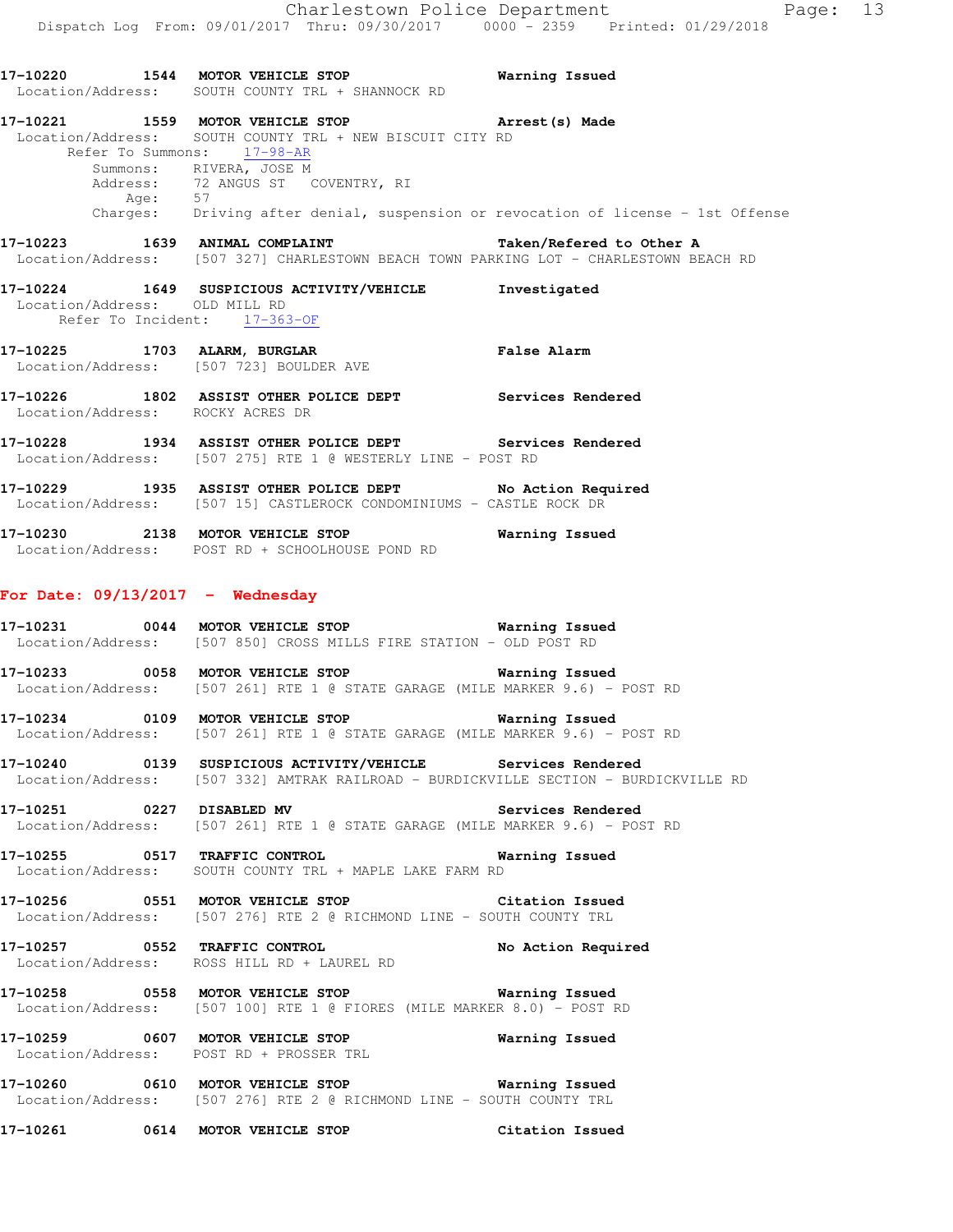|                                                                      | Dispatch Log From: 09/01/2017 Thru: 09/30/2017 0000 - 2359 Printed: 01/29/2018                                                            | Charlestown Police Department | Page: 14 |  |
|----------------------------------------------------------------------|-------------------------------------------------------------------------------------------------------------------------------------------|-------------------------------|----------|--|
| Location/Address: POST RD + PROSSER TRL                              |                                                                                                                                           |                               |          |  |
|                                                                      | 17-10262 0637 MOTOR VEHICLE STOP <b>Marning Issued</b><br>Location/Address: [507 863] FIVE SEASONS HOUSING DEVELOPMENT - SOUTH COUNTY TRL |                               |          |  |
|                                                                      | 17-10263 0905 MOTOR VEHICLE COMPLAINT Could Not Locate<br>Location/Address: [507 275] RTE 1 @ WESTERLY LINE - POST RD                     |                               |          |  |
| Location/Address: LAUREL RD                                          | 17-10264 1235 MOTOR VEHICLE STOP <b>Warning Issued</b>                                                                                    |                               |          |  |
|                                                                      | 17-10266 1602 MOTOR VEHICLE STOP 6 Citation Issued<br>Location/Address: [507 360] COUNTRY FOOD MART - SOUTH COUNTY TRL                    |                               |          |  |
| Location/Address: RIDGE RD                                           | 17-10268 1630 ANIMAL COMPLAINT                                                                                                            | Investigated                  |          |  |
| Location/Address: WEST BEACH RD                                      | 17-10270 1733 SUSPICIOUS ACTIVITY/VEHICLE Could Not Locate                                                                                |                               |          |  |
| Location/Address: COLUMBIA HEIGHTS OVAL<br>Refer To Arrest: 17-99-AR | 17-10271 1742 DOMESTIC/Assault/Diso/Other Arrest(s) Made<br>Arrest Expunged                                                               |                               |          |  |
|                                                                      | 17-10272 1743 MOTOR VEHICLE STOP<br>Location/Address: SHANNOCK RD + WORDEN'S POND RD                                                      | Warning Issued                |          |  |
| Location/Address: NARRAGANSETT TRL                                   | 17-10273 1840 MOTOR VEHICLE COMPLAINT                                                                                                     | Investigated                  |          |  |
|                                                                      | 17-10275 2028 MOTOR VEHICLE COMPLAINT<br>Vicinity of: POST RD + WILDFLOWER RD                                                             | Warning Issued                |          |  |
| Location/Address: WEST BEACH RD<br>Refer To Incident: 17-367-OF      | 17-10276 2032 FOUND/LOST PROPERTY                                                                                                         | Investigated                  |          |  |
| Location/Address: ENNIS LN                                           | 17-10277  2049 DOMESTIC/Assault/Diso/Other Arrest(s) Made<br>Refer To Arrest: 17-100-AR                                                   |                               |          |  |

 Arrest Expunged Refer To Incident: 17-369-OF

# **For Date: 09/14/2017 - Thursday**

|                            | $17-10279$ 0040 MOTOR VEHICLE STOP<br>Location/Address: POST RD + SCHOOLHOUSE POND RD                                                    | Warning Issued |
|----------------------------|------------------------------------------------------------------------------------------------------------------------------------------|----------------|
| Location/Address: ENNIS LN |                                                                                                                                          |                |
|                            | Location/Address: POST RD + TAMANACO DR                                                                                                  | Warning Issued |
|                            | Location/Address: POST RD + KING'S FACTORY RD                                                                                            | Warning Issued |
|                            | 17-10297 0907 MOTOR VEHICLE STOP 50 No Action Required<br>  Location/Address: [507 261] RTE 1 @ STATE GARAGE (MILE MARKER 9.6) - POST RD |                |
|                            | 17-10298 0922 MOTOR VEHICLE STOP 6 Warning Issued<br>  Location/Address: [507 261] RTE 1 @ STATE GARAGE (MILE MARKER 9.6) - POST RD      |                |
|                            | 17-10299 0943 MOTOR VEHICLE STOP Citation Issued<br>Location/Address: [507 261] RTE 1 @ STATE GARAGE (MILE MARKER 9.6) - POST RD         |                |
|                            | 17-10300 0953 MOTOR VEHICLE STOP                                                                                                         | Warning Issued |

Location/Address: [507 260] RTE 1 @ GENERAL STANTON - POST RD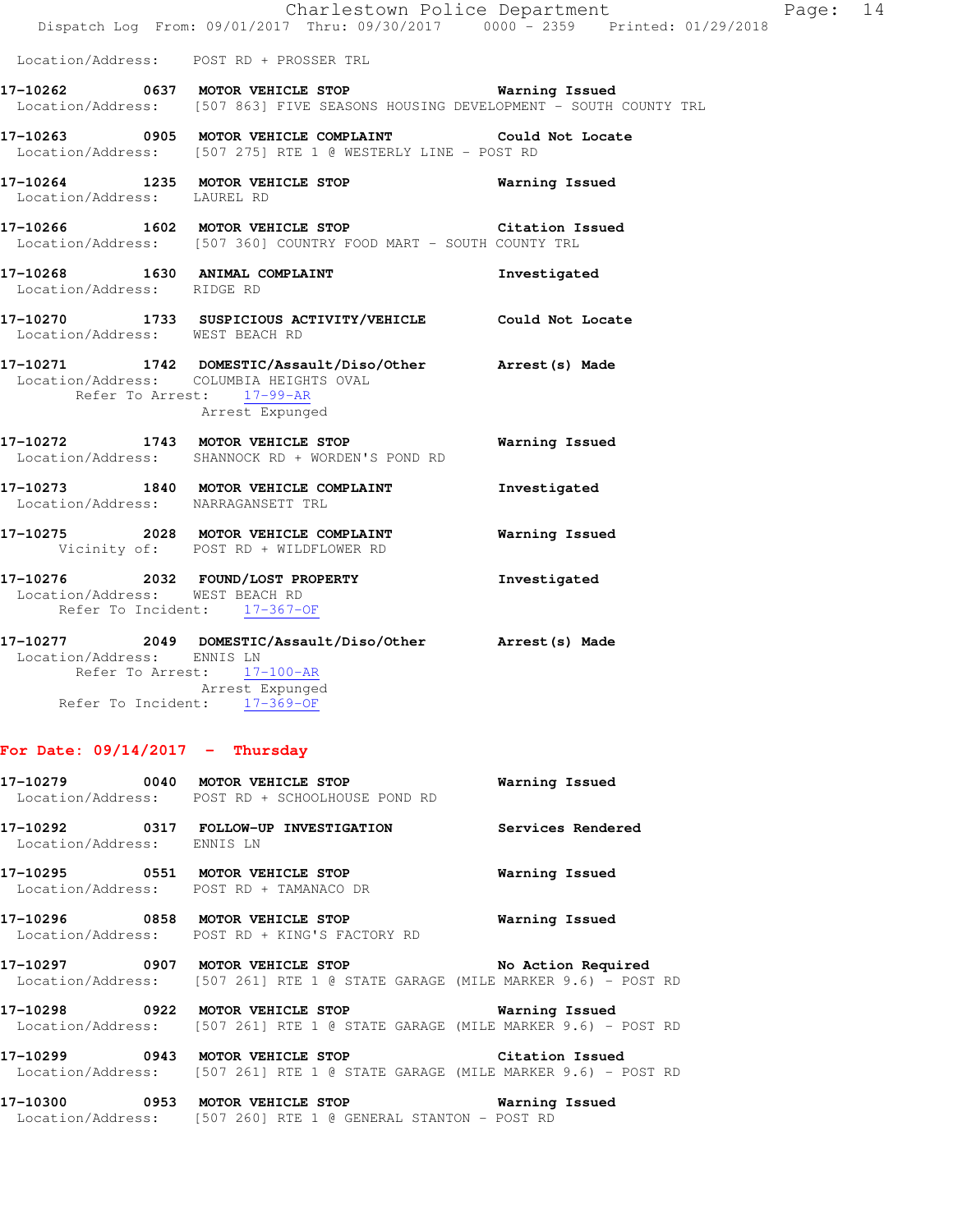|                                                                                             | Dispatch Log From: 09/01/2017 Thru: 09/30/2017 0000 <sup>-</sup> 2359 Printed: 01/29/2018                                         | Charlestown Police Department | Page: 15 |  |
|---------------------------------------------------------------------------------------------|-----------------------------------------------------------------------------------------------------------------------------------|-------------------------------|----------|--|
|                                                                                             | 17-10301 1013 MOTOR VEHICLE STOP Citation Issued<br>Location/Address: [507 261] RTE 1 @ STATE GARAGE (MILE MARKER 9.6) - POST RD  |                               |          |  |
|                                                                                             | 17-10302 1035 MOTOR VEHICLE STOP 6 Warning Issued<br>Location/Address: [507 261] RTE 1 @ STATE GARAGE (MILE MARKER 9.6) - POST RD |                               |          |  |
|                                                                                             | 17-10303 1046 MOTOR VEHICLE STOP Citation Issued<br>Location/Address: [507 261] RTE 1 @ STATE GARAGE (MILE MARKER 9.6) - POST RD  |                               |          |  |
| 17-10304 1151 MVA - Minor<br>Refer To Accident: 17-140-AC                                   | Location/Address: [507 876] RICAN - ALTON CAROLINA RD                                                                             | Report Taken                  |          |  |
| 17-10305 1240 MVA - Minor<br>Location/Address: SKAGERRAK RD<br>Refer To Accident: 17-141-AC |                                                                                                                                   | Transported to Hospital       |          |  |
| Location/Address: HILLTOP DR<br>Refer To Incident: 17-368-OF                                | 17-10307 1301 DOMESTIC/Assault/Diso/Other Transported to Hospital                                                                 |                               |          |  |
|                                                                                             | 17-10309 1736 DISABLED MV<br>Location/Address: POST RD + WEST BEACH RD                                                            | Services Rendered             |          |  |
| Location/Address: WEST BEACH RD                                                             | 17-10310 1803 OFFICER WANTED                                                                                                      | Building Checked/Secured      |          |  |
| Location/Address: LAND HARBOR DR                                                            | 17-10311 1825 FOLLOW-UP INVESTIGATION                                                                                             | Investigated                  |          |  |
| Location/Address: POST RD + MEADOW LN                                                       | 17-10313 2104 MOTOR VEHICLE STOP                                                                                                  | Warning Issued                |          |  |
|                                                                                             | 17-10314 2109 TRAFFIC CONTROL<br>Location/Address: WORDEN'S POND RD + SHANNOCK RD                                                 | Services Rendered             |          |  |
|                                                                                             | 17-10315 2210 TRAFFIC CONTROL<br>Location/Address: POST RD + KING'S FACTORY RD                                                    | No Action Required            |          |  |
|                                                                                             | 17-10316 2212 ALARM, BURGLAR<br>Location/Address: [507 788] WEST END RD                                                           | Building Checked/Secured      |          |  |

**17-10317 2242 SUSPICIOUS ACTIVITY/VEHICLE Could Not Locate**  Location/Address: [507 530] NARRAGANSETT INDIAN FOUR WINDS COMMUNITY CENT - SOUTH COUNTY TRL

### **For Date: 09/15/2017 - Friday**

- **17-10332 0134 MOTOR VEHICLE STOP Warning Issued**  Location/Address: SOUTH COUNTY TRL + MAPLE LAKE FARM RD
- **17-10334 0336 OFFICER WANTED Services Rendered**  Location/Address: [507 26] CHARLESTOWN BREACHWAY - CHARLESTOWN BEACH RD
- **17-10336 0556 TRAFFIC CONTROL Citation Issued**  Location/Address: SHANNOCK RD + WORDEN'S POND RD
- **17-10337 0741 TRAFFIC CONTROL Services Rendered**  Location/Address: CAROLINA BACK RD **17-10338 0851 MOTOR VEHICLE STOP Warning Issued**  Location/Address: POST RD + SCHOOLHOUSE POND RD **17-10339 0910 MOTOR VEHICLE STOP Warning Issued**  Location/Address: POST RD + PROSSER TRL
- **17-10343 1529 OFFICER WANTED No Action Required**  Location/Address: CHARLES AVE
- **17-10345 1616 MOTOR VEHICLE STOP Warning Issued**  Location/Address: SHANNOCK RD + MAPLE LAKE FARM RD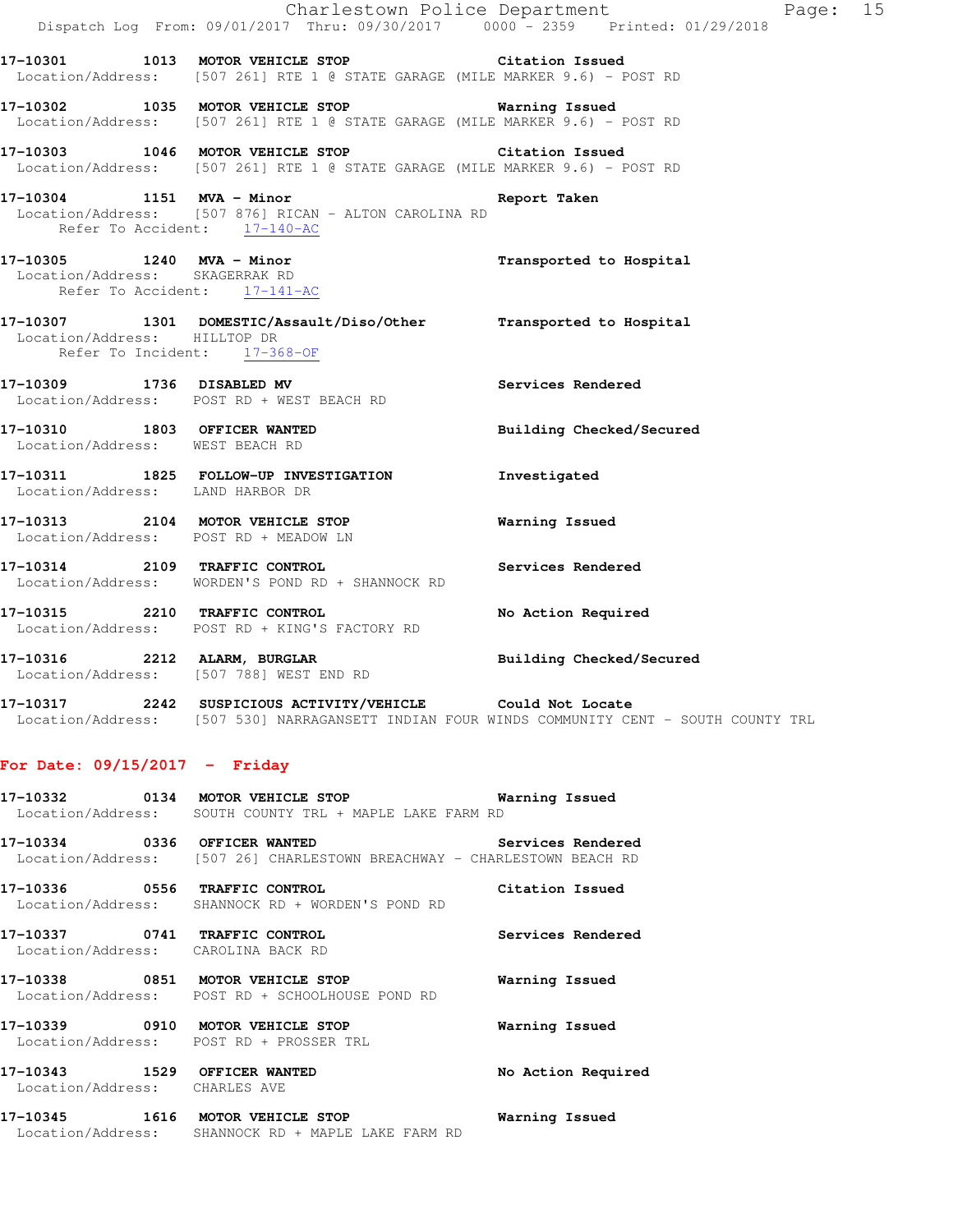**17-10346 1622 DISABLED MV Services Rendered**  Location/Address: [507 303] RTE 1 @ SOUTH SHORE MENTAL HEALTH (MM 9.0) - POST RD

**17-10347 1624 TRAFFIC CONTROL Services Rendered**  Location/Address: [507 780] WORDEN'S POND RD

**17-10348 1714 TRAFFIC CONTROL Warning Issued**  Location/Address: ROSS HILL RD

**17-10349 1737 TRAFFIC CONTROL Services Rendered**  Location/Address: ROSS HILL RD

**17-10350 1847 MOTOR VEHICLE STOP Warning Issued**  Location/Address: ROSS HILL RD

**17-10351 1854 MOTOR VEHICLE COMPLAINT Unfounded**  Location/Address: [507 279] RTE 2 @ CHARLESTOWN TOWN HALL - SOUTH COUNTY TRL

**17-10352 1855 MOTOR VEHICLE STOP Warning Issued**  Location/Address: ROSS HILL RD **17-10353 1903 PARKING VIOLATIONS Citation Issued**  Location/Address: SHANNOCK RD

**17-10355 2218 POLICE INFORMATION Investigated**  Location/Address: ALTON CAROLINA RD

**17-10356 2226 DISABLED MV Arrest(s) Made**  Vicinity of: KLONDIKE RD Refer To Arrest:  $\frac{17-101-AR}{2}$  Arrest: WILSON, KYLER ALEXANDER Address: 18 CAROLINA MAIN ST CAROLINA, RI Age: 32 Charges: DISORDERLY CONDUCT SIMPLE ASSAULT OR BATTERY

#### **For Date: 09/16/2017 - Saturday**

**17-10358 0029 DISABLED MV Services Rendered**  Location/Address: [507 913] MILE MARKER 6.4 - MEADOW LN **17-10360 0113 WELL BEING CHECK Services Rendered**  Location/Address: NORTH CASTLE WAY **17-10381 0550 TRAFFIC CONTROL Services Rendered**  Location/Address: SHANNOCK RD + WORDEN'S POND RD **17-10385 0947 MOTOR VEHICLE COMPLAINT Could Not Locate**  Location/Address: [507 266] RTE 1 @ WILLOWS - POST RD **17-10386 1013 ROAD HAZARD/OBSTRUCTION Investigated**  Vicinity of: [507 15] CASTLEROCK CONDOMINIUMS - CASTLE ROCK DR **17-10388 1334 MOTOR VEHICLE STOP Warning Issued**  Vicinity of: POST RD + TAMANACO DR **17-10389 1354 MOTOR VEHICLE STOP Warning Issued**  Location/Address: POST RD **17-10390 1357 ANIMAL COMPLAINT Taken to Family/Guardian**  Vicinity of: KING'S FACTORY RD **17-10392 1600 ASSIST OTHER AGENCY Investigated**  Location/Address: [507 219] SHELTER COVE MARINA - CHARLESTOWN BEACH RD **17-10391 1628 TRAFFIC CONTROL Warning Issued**  Location/Address: SOUTH COUNTY TRL + MAPLE LAKE FARM RD

**17-10393 1630 ASSIST OTHER AGENCY Investigated**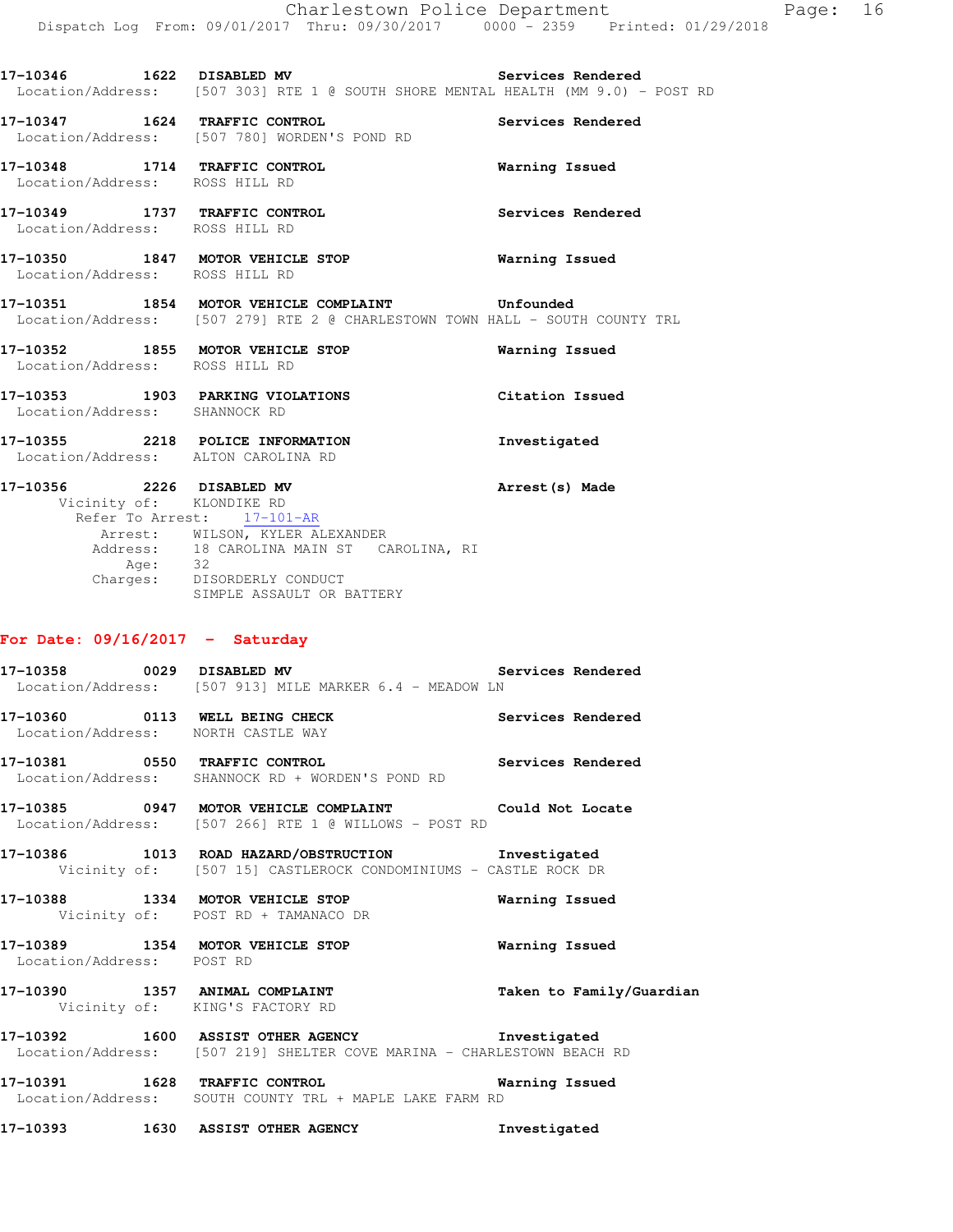### Location/Address: [507 240] NINIGRET LANDING MARINA INC - SPORTSMAN RD

| Location/Address:                                            | ASHAWAY COLONY LN                                                                                                    | Investigated       |
|--------------------------------------------------------------|----------------------------------------------------------------------------------------------------------------------|--------------------|
| 17-10396 1735 TRAFFIC CONTROL                                | Location/Address: WORDEN'S POND RD + SHANNOCK RD                                                                     | Warning Issued     |
| 17-10398 1821 ALARM, FIRE<br>Location/Address: OLD FARM WAY  |                                                                                                                      | <b>False Alarm</b> |
|                                                              | 17-10399 1825 DISTURBANCE/Music/Noise Showstigated<br>Location/Address: [507 31] BLUE SHUTTERS BEACH - EAST BEACH RD |                    |
| 17-10400 1832 TRANSPORT<br>Location/Address: LAND HARBOR DR  |                                                                                                                      | Services Rendered  |
| 17-10401 1926 COMPLAINT<br>Location/Address: BISCUIT CITY RD |                                                                                                                      | Investigated       |
| 17-10403 2113 ALARM, BURGLAR<br>Location/Address:            | FAWN CIR                                                                                                             | <b>False Alarm</b> |

**17-10404 2331 ASSIST OTHER POLICE DEPT No Action Required**  Location/Address: WESTERLY LINE - POST RD **17-10407 2350 WELL BEING CHECK Services Rendered**  Location/Address: PASQUISETT TRL

**17-10408 2355 MOTOR VEHICLE STOP Citation Issued**  Location/Address: [507 100] RTE 1 @ FIORES (MILE MARKER 8.0) - POST RD

### **For Date: 09/17/2017 - Sunday**

| 17-10409 0007 OFFICER WANTED<br>Location/Address: NARRAGANSETT TRL |                                                                        | Investigated      |
|--------------------------------------------------------------------|------------------------------------------------------------------------|-------------------|
|                                                                    |                                                                        |                   |
|                                                                    | 17-10422 0144 MOTOR VEHICLE STOP <b>Warning Issued</b>                 |                   |
|                                                                    | Location/Address: SOUTH SHORE - POST RD                                |                   |
|                                                                    | 17-10424 0218 ALARM, BURGLAR <b>BURGLAR</b> Building Checked/Secured   |                   |
| Location/Address: OLD POST RD                                      |                                                                        |                   |
|                                                                    | 17-10430 0342 OFFICER WANTED                                           | Investigated      |
| Location/Address: LUCAS AVE                                        |                                                                        |                   |
| 17-10431 0344 DISABLED MV                                          |                                                                        | Services Rendered |
| Location/Address: EAST BEACH RD                                    |                                                                        |                   |
|                                                                    | 17-10433 1105 ALARM, BURGLAR No Action Required                        |                   |
|                                                                    | Location/Address: [507 249] HATHAWAY'S BED & BREAKFAST - OLD POST RD   |                   |
|                                                                    | 17-10434 1203 DISABLED MV No Action Required                           |                   |
|                                                                    | Location/Address: [507 100] RTE 1 @ FIORES (MILE MARKER 8.0) - POST RD |                   |
|                                                                    | 17-10435 1348 MOTOR VEHICLE COMPLAINT Could Not Locate                 |                   |
| Location/Address: OLD MILL RD                                      |                                                                        |                   |
|                                                                    | 17-10437 1512 SUSPICIOUS ACTIVITY/VEHICLE Investigated                 |                   |
| Location/Address: OLD POST RD                                      |                                                                        |                   |
|                                                                    | 17-10438 1612 WATER RESCUE 2008 2010 Services Rendered                 |                   |
| Refer To Incident: 17-371-OF                                       | Location/Address: [507 320] QUONOCHONTAUG BREACHWAY - WEST BEACH RD    |                   |
|                                                                    |                                                                        |                   |
|                                                                    | 17-10440 1958 MOTOR VEHICLE STOP <b>Warning Issued</b>                 |                   |
|                                                                    | Location/Address: POST RD + LAKESIDE DR                                |                   |
|                                                                    | 17-10443 2150 MOTOR VEHICLE STOP Citation Issued                       |                   |
|                                                                    | Location/Address: POST RD + SCHOOLHOUSE POND RD                        |                   |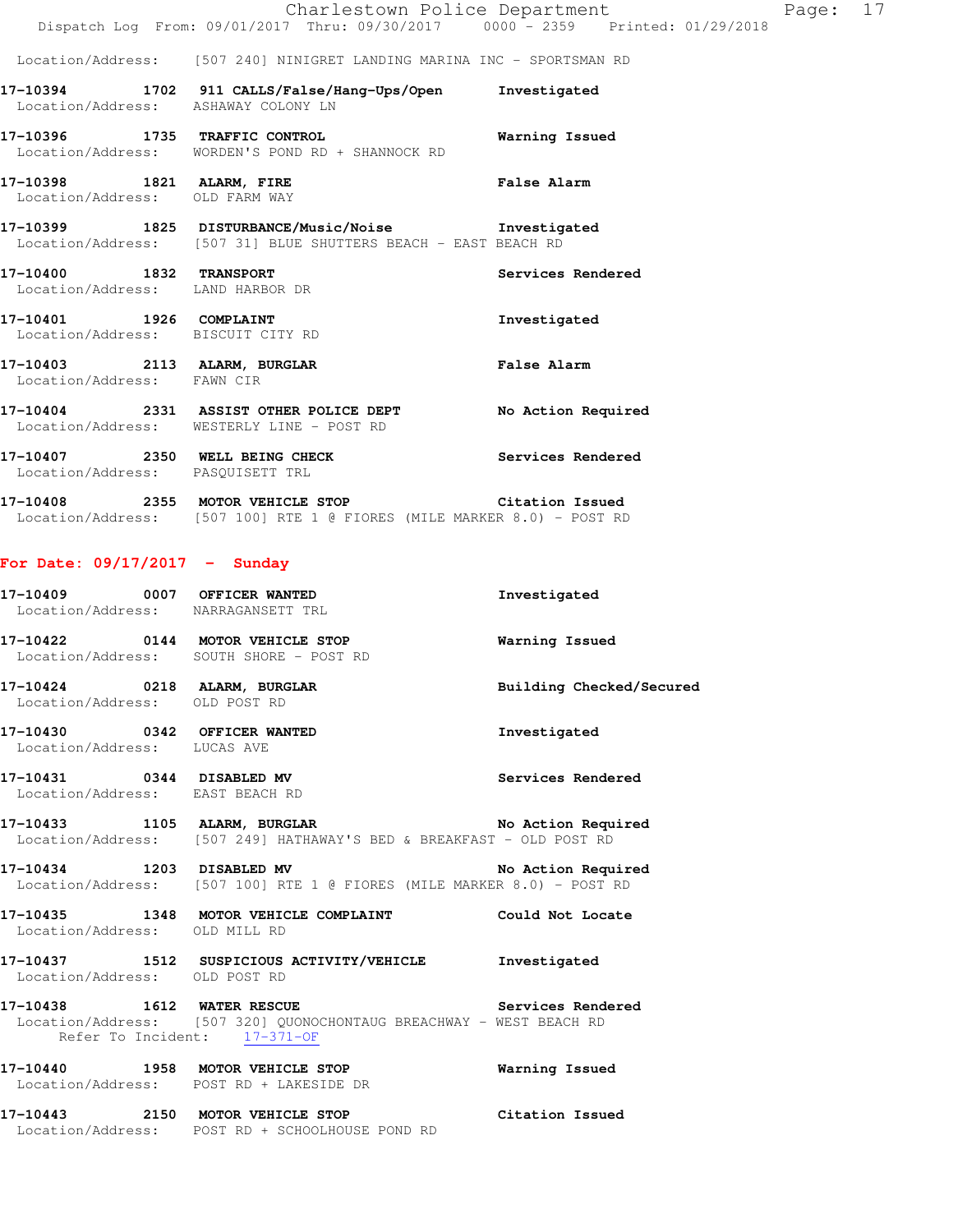|                                                                    | Services Rendered                                                                                                                                                                                                                                                                                                                                                                                                                                                                                                                                                                                                                                                                                                                                                                                                                                                                                                                                                                                                                                                                                                                                                                                                                                                                                                                                                                                                                                                                                                                                                                                                                                                                                                                                                                               |
|--------------------------------------------------------------------|-------------------------------------------------------------------------------------------------------------------------------------------------------------------------------------------------------------------------------------------------------------------------------------------------------------------------------------------------------------------------------------------------------------------------------------------------------------------------------------------------------------------------------------------------------------------------------------------------------------------------------------------------------------------------------------------------------------------------------------------------------------------------------------------------------------------------------------------------------------------------------------------------------------------------------------------------------------------------------------------------------------------------------------------------------------------------------------------------------------------------------------------------------------------------------------------------------------------------------------------------------------------------------------------------------------------------------------------------------------------------------------------------------------------------------------------------------------------------------------------------------------------------------------------------------------------------------------------------------------------------------------------------------------------------------------------------------------------------------------------------------------------------------------------------|
|                                                                    | Investigated                                                                                                                                                                                                                                                                                                                                                                                                                                                                                                                                                                                                                                                                                                                                                                                                                                                                                                                                                                                                                                                                                                                                                                                                                                                                                                                                                                                                                                                                                                                                                                                                                                                                                                                                                                                    |
|                                                                    |                                                                                                                                                                                                                                                                                                                                                                                                                                                                                                                                                                                                                                                                                                                                                                                                                                                                                                                                                                                                                                                                                                                                                                                                                                                                                                                                                                                                                                                                                                                                                                                                                                                                                                                                                                                                 |
|                                                                    | Arrest (s) Made                                                                                                                                                                                                                                                                                                                                                                                                                                                                                                                                                                                                                                                                                                                                                                                                                                                                                                                                                                                                                                                                                                                                                                                                                                                                                                                                                                                                                                                                                                                                                                                                                                                                                                                                                                                 |
|                                                                    |                                                                                                                                                                                                                                                                                                                                                                                                                                                                                                                                                                                                                                                                                                                                                                                                                                                                                                                                                                                                                                                                                                                                                                                                                                                                                                                                                                                                                                                                                                                                                                                                                                                                                                                                                                                                 |
|                                                                    |                                                                                                                                                                                                                                                                                                                                                                                                                                                                                                                                                                                                                                                                                                                                                                                                                                                                                                                                                                                                                                                                                                                                                                                                                                                                                                                                                                                                                                                                                                                                                                                                                                                                                                                                                                                                 |
|                                                                    | Report Taken                                                                                                                                                                                                                                                                                                                                                                                                                                                                                                                                                                                                                                                                                                                                                                                                                                                                                                                                                                                                                                                                                                                                                                                                                                                                                                                                                                                                                                                                                                                                                                                                                                                                                                                                                                                    |
|                                                                    |                                                                                                                                                                                                                                                                                                                                                                                                                                                                                                                                                                                                                                                                                                                                                                                                                                                                                                                                                                                                                                                                                                                                                                                                                                                                                                                                                                                                                                                                                                                                                                                                                                                                                                                                                                                                 |
|                                                                    | Investigated                                                                                                                                                                                                                                                                                                                                                                                                                                                                                                                                                                                                                                                                                                                                                                                                                                                                                                                                                                                                                                                                                                                                                                                                                                                                                                                                                                                                                                                                                                                                                                                                                                                                                                                                                                                    |
|                                                                    | Building Checked/Secured                                                                                                                                                                                                                                                                                                                                                                                                                                                                                                                                                                                                                                                                                                                                                                                                                                                                                                                                                                                                                                                                                                                                                                                                                                                                                                                                                                                                                                                                                                                                                                                                                                                                                                                                                                        |
|                                                                    |                                                                                                                                                                                                                                                                                                                                                                                                                                                                                                                                                                                                                                                                                                                                                                                                                                                                                                                                                                                                                                                                                                                                                                                                                                                                                                                                                                                                                                                                                                                                                                                                                                                                                                                                                                                                 |
|                                                                    | Taken/Refered to Other A                                                                                                                                                                                                                                                                                                                                                                                                                                                                                                                                                                                                                                                                                                                                                                                                                                                                                                                                                                                                                                                                                                                                                                                                                                                                                                                                                                                                                                                                                                                                                                                                                                                                                                                                                                        |
| SOUTH COUNTY TRL + BOTKA DR<br>$17 - 103 - AR$<br>DURRELL, DANTE D | Arrest (s) Made                                                                                                                                                                                                                                                                                                                                                                                                                                                                                                                                                                                                                                                                                                                                                                                                                                                                                                                                                                                                                                                                                                                                                                                                                                                                                                                                                                                                                                                                                                                                                                                                                                                                                                                                                                                 |
| Location/Address:<br>Location/Address:<br>Summons:<br>Address:     | 17-10463 0159 911 CALLS/False/Hang-Ups/Open Building Checked/Secured Location/Address: KLONDIKE RD<br>17-10464 0200 911 CALLS/False/Hang-Ups/Open Investigated<br>Location/Address: KLONDIKE RD<br>17-10473 0538 TRAFFIC CONTROL<br>Location/Address: POST RD + SCHOOLHOUSE POND RD<br>17-10474 0547 ANIMAL COMPLAINT<br>Location/Address: SOUTH COUNTY TRL<br>Refer To Incident: $\frac{17-372-OF}{2}$<br>17-10475 0815 TRAFFIC CONTROL Services Rendered<br>Location/Address: [507 19] CHARLESTOWN ELEMENTARY SCHOOL - CAROLINA BACK RD<br>17-10476 0854 TRAFFIC CONTROL<br>Location/Address: WORDEN'S POND RD + SHANNOCK RD<br>Refer To Arrest: 17-102-AR<br>Arrest: ALLEN, TYLER J<br>Address: 390 SAND TURN RD WEST KINGSTON, RI<br>Age: 26<br>Charges: Driving after denial, suspension or revocation of license - 3rd + Offense<br>17-10480 1154 ASSIST OTHER TOWN DEPT Services Rendered<br>Location/Address: [507 339] QUONOCHONTAUG POND - WEST BEACH RD<br>17-10481 1300 SUSPICIOUS ACTIVITY/VEHICLE Could Not Locate<br>Location/Address: BUCKEYE BROOK RD<br>17-10484 1435 BURGLARY (B & E)<br>Location/Address: SOUTH COUNTY TRL<br>Refer To Incident: 17-373-OF<br>17-10485 1453 ASSIST CITIZEN 17-10485 1nvestigated<br>Location/Address: [507 642] CHARLESTOWN POLICE DEPARTMENT - OLD POST RD<br>17-10487 1530 ALARM, FIRE<br>Location/Address: BENHAM ST<br>17-10488 1649 ALARM, BURGLAR<br>Location/Address: SURFSIDE AVE<br>17-10489 1709 MOTOR VEHICLE STOP 6 Warning Issued<br>Location/Address: [507 45] RIPPY'S LIQUOR MART - SOUTH COUNTY TRL<br>1851 POLICE INFORMATION<br>[507 642] CHARLESTOWN POLICE DEPARTMENT - OLD POST RD<br>2045 MOTOR VEHICLE STOP<br>Refer To Summons:<br>24 HOBART ST WESTERLY, RI<br>Age: 19<br>Charges: DRIVING WITHOUT/EXPIRED LICENSE |

### **For Date: 09/19/2017 - Tuesday**

| 17-10497<br>Location/Address: | 0015 | MOTOR VEHICLE STOP<br>SHANNOCK RD + WORDEN'S POND RD          | Warning Issued    |
|-------------------------------|------|---------------------------------------------------------------|-------------------|
| 17–10501                      | 0049 | MOTOR VEHICLE STOP<br>Location/Address: POST RD + LAKESIDE DR | Warning Issued    |
| 17-10502                      | 0057 | SUSPICIOUS ACTIVITY/VEHICLE                                   | Services Rendered |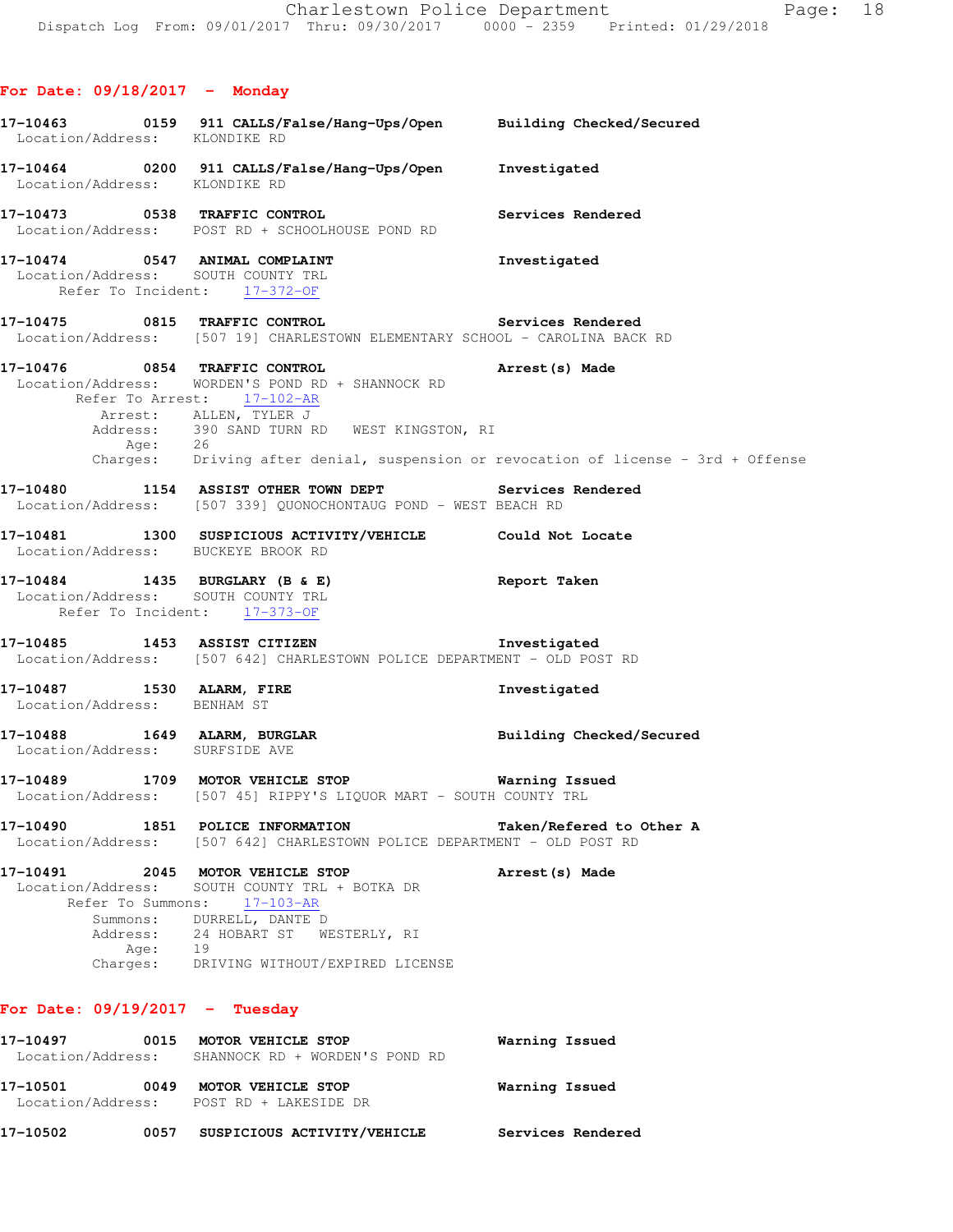|  |                                                                                | Charlestown Police Department |  |  | Page: 19 |  |
|--|--------------------------------------------------------------------------------|-------------------------------|--|--|----------|--|
|  | Dispatch Log From: 09/01/2017 Thru: 09/30/2017 0000 - 2359 Printed: 01/29/2018 |                               |  |  |          |  |

Location/Address: [507 36] CHARLESTOWN MINI-SUPER - OLD POST RD

**17-10507 0200 MOTOR VEHICLE STOP Warning Issued**  Location/Address: POST RD + KING'S FACTORY RD

**17-10516 0829 DISABLED MV Investigated**  Location/Address: [507 275] RTE 1 @ WESTERLY LINE - POST RD

**17-10520 1214 ASSIST OTHER AGENCY Services Rendered**  Location/Address: OCEAN VIEW AVE **17-10524 1514 ESCORT Services Rendered**  Location/Address: WEST CASTLE WAY **17-10525 1529 TRAFFIC CONTROL Services Rendered**  Location/Address: POST RD + EAST BEACH RD **17-10527 1633 FOLLOW-UP INVESTIGATION Investigated**  Location/Address: RAILROAD AVE

**17-10528 1653 FOLLOW-UP INVESTIGATION Services Rendered**  Location/Address: SHANNOCK RD

**17-10533 2233 ROAD HAZARD/OBSTRUCTION Removed Hazard**  Location/Address: [507 372] SOUTH SHORE MENTAL HEALTH - OLD POST RD

#### **For Date: 09/20/2017 - Wednesday**

| 17-10537 0128 DISABLED MV                             | Location/Address: POST RD + ROSS HILL RD                              | No Action Required |
|-------------------------------------------------------|-----------------------------------------------------------------------|--------------------|
| Location/Address:                                     | 17-10542 0135 ROAD HAZARD/OBSTRUCTION<br>OLD COACH RD                 | Removed Hazard     |
| 17–10543<br>Location/Address:                         | 0211 ROAD HAZARD/OBSTRUCTION<br>KLONDIKE RD                           | Services Rendered  |
| 17-10554<br>0557                                      | MOTOR VEHICLE STOP<br>Location/Address: POST RD + SCHOOLHOUSE POND RD | Warning Issued     |
| 17-10559 1336 POLICE INFORMATION<br>Location/Address: | SOUTH COUNTY TRL                                                      | Services Rendered  |
| 17-10562 1941<br>Location/Address:                    | DISABLED MV<br>SOUTH COUNTY TRL + JACOB PERRY DR                      | No Action Required |
| 17-10564<br>2021                                      | ROAD HAZARD/OBSTRUCTION                                               | Removed Hazard     |

 Location/Address: BUCKEYE BROOK RD **17-10566 2219 OFFICER WANTED Investigated**  Location/Address: BISCUIT CITY RD

### **For Date: 09/21/2017 - Thursday**

| 17-10575          |  | 0057 ASSIST CITIZEN            |  | Services Rendered |  |
|-------------------|--|--------------------------------|--|-------------------|--|
| Location/Address: |  | SOUTH KINGSTOWN LINE - POST RD |  |                   |  |

**17-10581 0534 MOTOR VEHICLE STOP Warning Issued**  Location/Address: POST RD + SCHOOLHOUSE POND RD

**17-10582 0716 MOTOR VEHICLE STOP Warning Issued**  Location/Address: [507 280] RTE 2 @ CROTTY'S GARAGE - SOUTH COUNTY TRL

**17-10583 0722 MOTOR VEHICLE STOP Warning Issued**  Location/Address: [507 276] RTE 2 @ RICHMOND LINE - SOUTH COUNTY TRL

**17-10584 0731 TRAFFIC CONTROL Services Rendered**  Location/Address: SOUTH COUNTY TRL + MAPLE LAKE FARM RD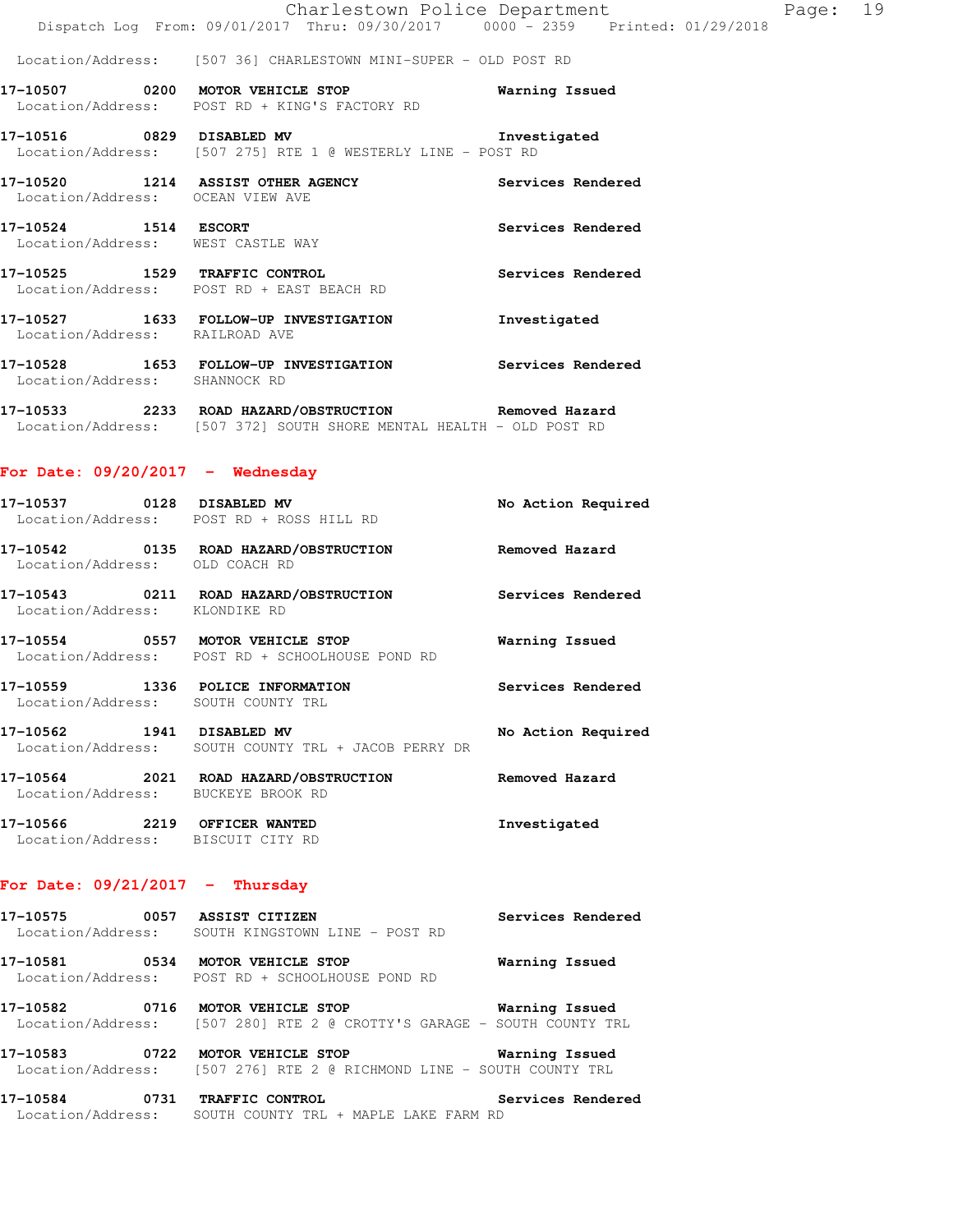|                                                 | Dispatch Log From: 09/01/2017 Thru: 09/30/2017   0000 - 2359   Printed: 01/29/2018                                                                                                                                                                                         |                                                                                            |
|-------------------------------------------------|----------------------------------------------------------------------------------------------------------------------------------------------------------------------------------------------------------------------------------------------------------------------------|--------------------------------------------------------------------------------------------|
|                                                 | Location/Address: [507 19] CHARLESTOWN ELEMENTARY SCHOOL - CAROLINA BACK RD                                                                                                                                                                                                |                                                                                            |
|                                                 | 17-10588 0921 MOTOR VEHICLE STOP<br>Location/Address: [507 266] RTE 1 @ WILLOWS - POST RD                                                                                                                                                                                  | Warning Issued                                                                             |
| Location/Address: SAND PLAIN RD                 | 17-10589 		 0931 DOMESTIC/Assault/Diso/Other 		 Arrest(s) Made<br>Refer To Arrest: 17-104-AR<br>Arrest: CARPENTER, SEAN P<br>Address: 15 SAND PLAIN RD CHARLESTOWN, RI<br>Address. -<br>Age: 31<br>Charges: DOMESTIC-DISORDERLY CONDUCT<br>DOMESTIC-SIMPLE ASSAULT/BATTERY |                                                                                            |
|                                                 | 17-10590 1126 REGISTERED SEX OFFENDER No Action Required                                                                                                                                                                                                                   |                                                                                            |
|                                                 | 17-10591 1154 TRANSPORT<br>Location/Address: [507 642] CHARLESTOWN POLICE DEPARTMENT - OLD POST RD                                                                                                                                                                         | Services Rendered                                                                          |
| 17-10593 1320 TRESPASSING                       | Location/Address: WEST BEACH RD<br>Refer To Incident: 17-376-OF                                                                                                                                                                                                            | Report Taken                                                                               |
|                                                 | 17-10594 1334 DISABLED MV 30 Services Rendered<br>Location/Address: [507 259] RTE 1 @ CASTLEROCK - POST RD                                                                                                                                                                 |                                                                                            |
|                                                 | 17-10595 1453 SUSPICIOUS ACTIVITY/VEHICLE 1nvestigated<br>Location/Address: [507 37] CHARLESTOWN WINE AND SPIRITS - OLD POST RD                                                                                                                                            |                                                                                            |
|                                                 | 17-10596 1511 TRAFFIC CONTROL<br>Location/Address: [507 19] CHARLESTOWN ELEMENTARY SCHOOL - CAROLINA BACK RD                                                                                                                                                               | Services Rendered                                                                          |
|                                                 | 17-10597 1636 TRAFFIC CONTROL<br>Location/Address: WORDEN'S POND RD + SHANNOCK RD                                                                                                                                                                                          | Services Rendered                                                                          |
| Location/Address: ROSS HILL RD                  | 17-10598 1649 TRAFFIC CONTROL                                                                                                                                                                                                                                              | Services Rendered                                                                          |
| Location/Address: OLD COACH RD                  | 17-10600 1729 MOTOR VEHICLE STOP <b>Warning Issued</b>                                                                                                                                                                                                                     |                                                                                            |
|                                                 | 17-10601 1747 MOTOR VEHICLE STOP<br>Location/Address: BLUEBERRY LN + CROSSPATCH RD                                                                                                                                                                                         | <b>Warning Issued</b>                                                                      |
|                                                 | 17-10603 1807 SUSPICIOUS ACTIVITY/VEHICLE Report Taken<br>Location/Address: [507 19] CHARLESTOWN ELEMENTARY SCHOOL - CAROLINA BACK RD<br>Refer To Incident: 17-377-OF                                                                                                      |                                                                                            |
|                                                 | 17-10605 2034 SUSPICIOUS ACTIVITY/VEHICLE Services Rendered<br>Location/Address: [507 57] BREEZY ACRES MINI GOLF - POST RD                                                                                                                                                 |                                                                                            |
|                                                 | 17-10606 2131 ASSIST OTHER POLICE DEPT<br>Location/Address: [507 490] BISCUIT CITY RD                                                                                                                                                                                      | Services Rendered                                                                          |
| 17-10607 2137 MVA - Minor<br>Refer To Accident: | Location/Address: OLD COACH RD + NARROW LN<br>Refer To Arrest: 17-105-AR<br>Arrest: PELLETIER, ALEXANDER D<br>Address: 100 SCAPA FLOW RD CHARLESTOWN, RI<br>Age: 21<br>Charges: DUI/DRUGS/ALCOHOL/2ND OFFENSE - B.A.C. UNKNOWN<br>$17 - 142 - AC$                          | Arrest (s) Made<br>Driving after denial, suspension or revocation of license - 2nd Offense |
| 17-10608<br>Location/Address: PASQUISETT TRL    | 2157 PSYCHOLOGICAL EMERGENCY                                                                                                                                                                                                                                               | Transported to Hospital                                                                    |
| Location/Address: OLD MILL RD                   | 17-10609 2355 ROAD HAZARD/OBSTRUCTION                                                                                                                                                                                                                                      | Removed Hazard                                                                             |

Charlestown Police Department Page: 20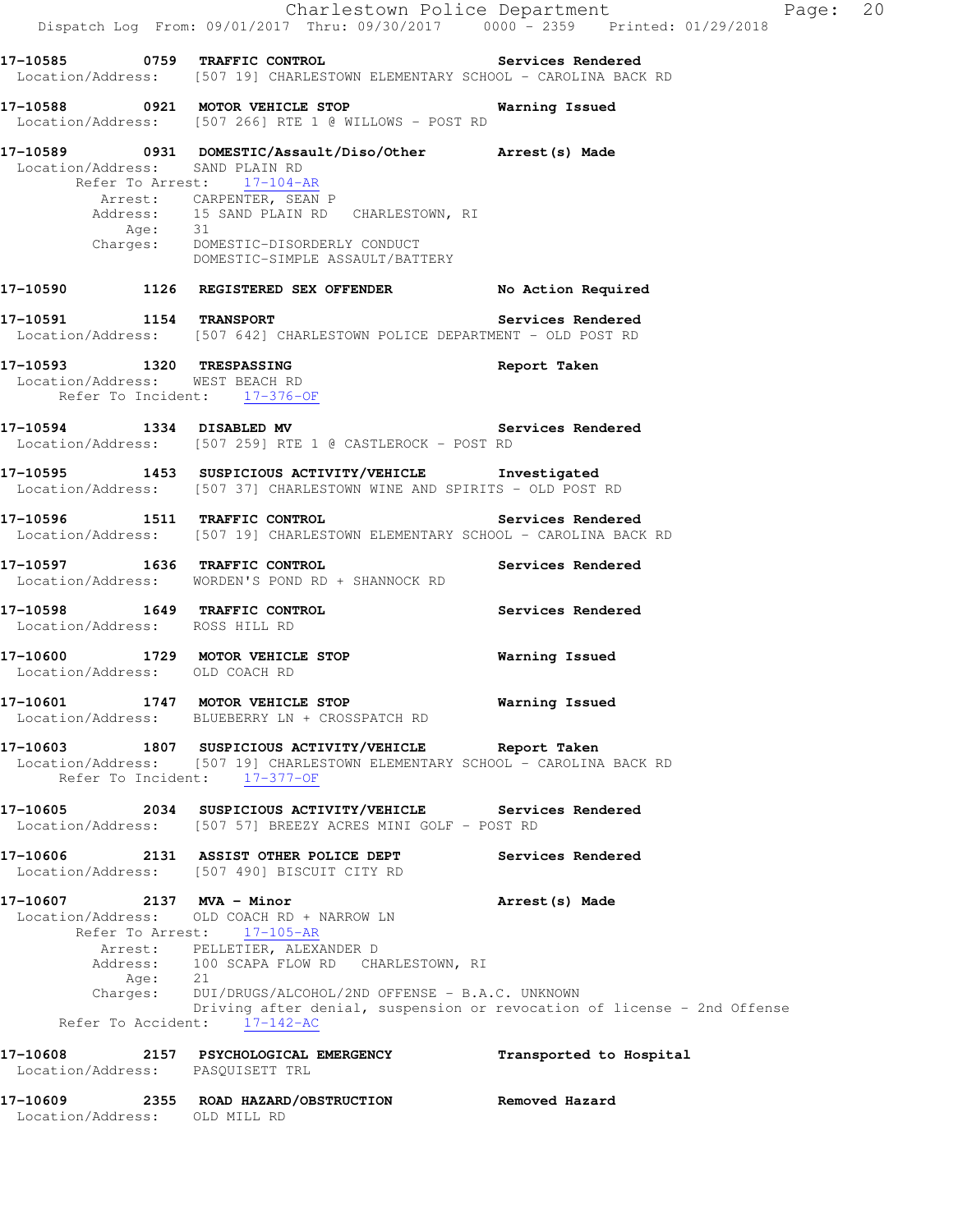| Location/Address: SOUTH COUNTY TRL                              | 17-10610 0022 ROAD HAZARD/OBSTRUCTION Services Rendered                                                                                   |                    |
|-----------------------------------------------------------------|-------------------------------------------------------------------------------------------------------------------------------------------|--------------------|
|                                                                 | 17-10614   0121   ROAD HAZARD/OBSTRUCTION   Services Rendered Location/Address:   ROSS HILL RD                                            |                    |
| Location/Address: ROSS HILL RD                                  | 17-10615 0124 ROAD HAZARD/OBSTRUCTION Services Rendered                                                                                   |                    |
|                                                                 | 17-10618   0130   ROAD HAZARD/OBSTRUCTION   Services Rendered Location/Address: [507 670] KLONDIKE RD                                     |                    |
| Location/Address: PROSSER TRL                                   | 17-10622 0144 ROAD HAZARD/OBSTRUCTION Services Rendered                                                                                   |                    |
|                                                                 | 17-10623 0149 ALARM, FIRE <b>1998 120 False Alarm</b><br>Location/Address: [507 201] KENYON INDUSTRIES - SHERMAN AVE                      |                    |
| 17-10629 0230 MVA - Minor                                       | Location/Address: RICHMOND LINE - SOUTH COUNTY TRL                                                                                        | No Action Required |
|                                                                 | 17-10630 0516 TRANSPORT SERVICES Rendered Location/Address: SCAPA FLOW RD                                                                 |                    |
|                                                                 | Location/Address: [507 19] CHARLESTOWN ELEMENTARY SCHOOL - CAROLINA BACK RD                                                               |                    |
|                                                                 | 17-10632 0850 FOLLOW-UP INVESTIGATION 1nvestigated<br>Location/Address: [507 19] CHARLESTOWN ELEMENTARY SCHOOL - CAROLINA BACK RD         |                    |
| Location/Address: SHIRLEY DR                                    | 17-10634 1156 ROAD HAZARD/OBSTRUCTION Services Rendered                                                                                   |                    |
|                                                                 | 17-10635 1205 ASSIST OTHER POLICE DEPT No Action Required<br>Location/Address: [507 291] RTE 216 @ WESTERLY LINE - ROSS HILL RD           |                    |
|                                                                 | 17-10637 1349 ROAD HAZARD/OBSTRUCTION Services Rendered<br>Location/Address: [507 55] BRADFORD SPORTSMEN'S CLUB - ROSS HILL RD            |                    |
|                                                                 | 17-10638 1403 ROAD HAZARD/OBSTRUCTION Taken/Refered to Other A<br>Location/Address: POST RD + NARROW LN                                   |                    |
| Location/Address: OVERLOOK DR                                   | 17-10639 1441 ALARM, BURGLAR BURGLAR Building Checked/Secured                                                                             |                    |
|                                                                 | 17-10640 1553 MOTOR VEHICLE STOP <b>17-10640</b> Varning Issued<br>Location/Address: [507 221] SHERMAN'S AUTO BODY INC - SOUTH COUNTY TRL |                    |
| 17-10641 1603 TRAFFIC CONTROL                                   | Location/Address: [507 260] RTE 1 @ GENERAL STANTON - POST RD                                                                             | No Action Required |
| 17-10642   1614   DISABLED MV                                   | Location/Address: [507 100] RTE 1 @ FIORES (MILE MARKER 8.0) - POST RD                                                                    | Services Rendered  |
| 17-10643 1623 TRAFFIC CONTROL<br>Location/Address: ROSS HILL RD |                                                                                                                                           | Services Rendered  |
|                                                                 | 17-10644 1644 MOTOR VEHICLE STOP No Action Required<br>Vicinity of: POST RD + ROSS HILL RD                                                |                    |
|                                                                 | 17-10646 1701 MOTOR VEHICLE STOP Seport Taken<br>Vicinity of: CLARK MEMORIAL PARK - COLUMBIA HEIGHTS RD<br>Refer To Incident: 17-378-OF   |                    |
|                                                                 | 17-10647 1702 DISABLED MV Services Rendered<br>Location/Address: [507 263] RTE 1 @ TOURIST INFO (MILE MARKER 7.6) - POST RD               |                    |
| 17-10648                                                        | 1854 MOTOR VEHICLE STOP                                                                                                                   | No Action Required |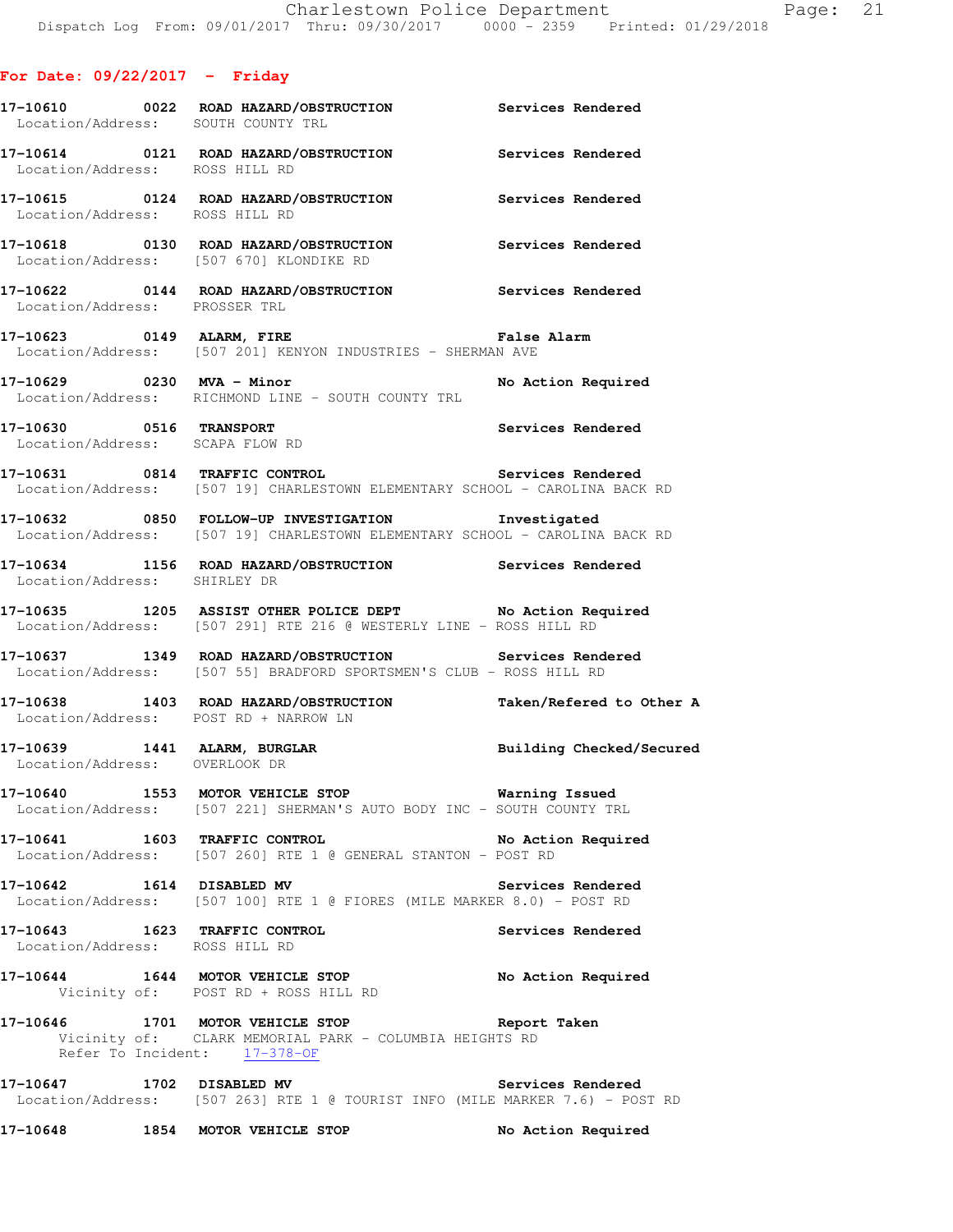Location/Address: [507 45] RIPPY'S LIQUOR MART - SOUTH COUNTY TRL

**17-10651 2003 ROAD HAZARD/OBSTRUCTION Services Rendered**  Location/Address: KLONDIKE RD

**17-10652 2047 ASSIST CITIZEN Services Rendered**  Location/Address: [507 21] BURLINGAME STATE PARK - CAMPING AREA CABIN M - BURLINGAME STATE PARK RD

**17-10653 2048 MOTOR VEHICLE STOP Warning Issued**  Location/Address: [507 270] RTE 1 @ BURLINGAME (MILE MARKER 6.0) - POST RD

### **For Date: 09/23/2017 - Saturday**

**17-10663 0021 ANIMAL COMPLAINT Investigated**  Location/Address: CAROLINA BACK RD + ALTON CAROLINA RD

**17-10664 0022 MOTOR VEHICLE STOP No Action Required**  Location/Address: SOUTH SHORE - POST RD

**17-10673 0112 911 CALLS/False/Hang-Ups/Open Investigated**  Location/Address: KLONDIKE RD

**17-10680 0534 TRAFFIC CONTROL Services Rendered**  Location/Address: [507 57] BREEZY ACRES MINI GOLF - POST RD

**17-10681 0809 MOTOR VEHICLE STOP Warning Issued**  Location/Address: POST RD + LAKESIDE DR

**17-10683 0818 MOTOR VEHICLE STOP Citation Issued**  Location/Address: POST RD + LAKESIDE DR

**17-10684 0826 LARCENY Report Taken**  Location/Address: NANCY LN Refer To Incident: 17-379-OF

**17-10689 1406 DISABLED MV Services Rendered**  Location/Address: OLD POST RD

**17-10690 1432 ROAD HAZARD/OBSTRUCTION Removed Hazard**  Location/Address: POST RD + WILDFLOWER RD

**17-10691 1512 MVA - Minor Report Taken**  Location/Address: [507 45] RIPPY'S LIQUOR MART - SOUTH COUNTY TRL Refer To Accident: 17-143-AC

**17-10692 1521 MOTOR VEHICLE STOP Warning Issued**  Location/Address: [507 607] POST RD + LAKESIDE DR

**17-10693 1543 MOTOR VEHICLE COMPLAINT Unfounded**  Location/Address: SHANNOCK RD

**17-10696 1623 MOTOR VEHICLE STOP Warning Issued**  Location/Address: POST RD + WILDFLOWER RD

**17-10698 1758 ALARM, CO DETECTOR Investigated**  Location/Address: TURTLE TRL

**17-10699 2003 FOLLOW-UP INVESTIGATION Services Rendered**  Location/Address: [507 642] CHARLESTOWN POLICE DEPARTMENT - OLD POST RD

**17-10700 2023 ASSIST OTHER POLICE DEPT Services Rendered**  Location/Address: [507 286] RTE 112 @ RICHMOND LINE - CAROLINA BACK RD

**17-10701 2026 ASSIST OTHER POLICE DEPT Services Rendered**  Location/Address: KING'S FACTORY RD

**17-10703 2127 MOTOR VEHICLE STOP Warning Issued**  Location/Address: POST RD + WEST BEACH RD

**17-10706 2350 MOTOR VEHICLE STOP Warning Issued**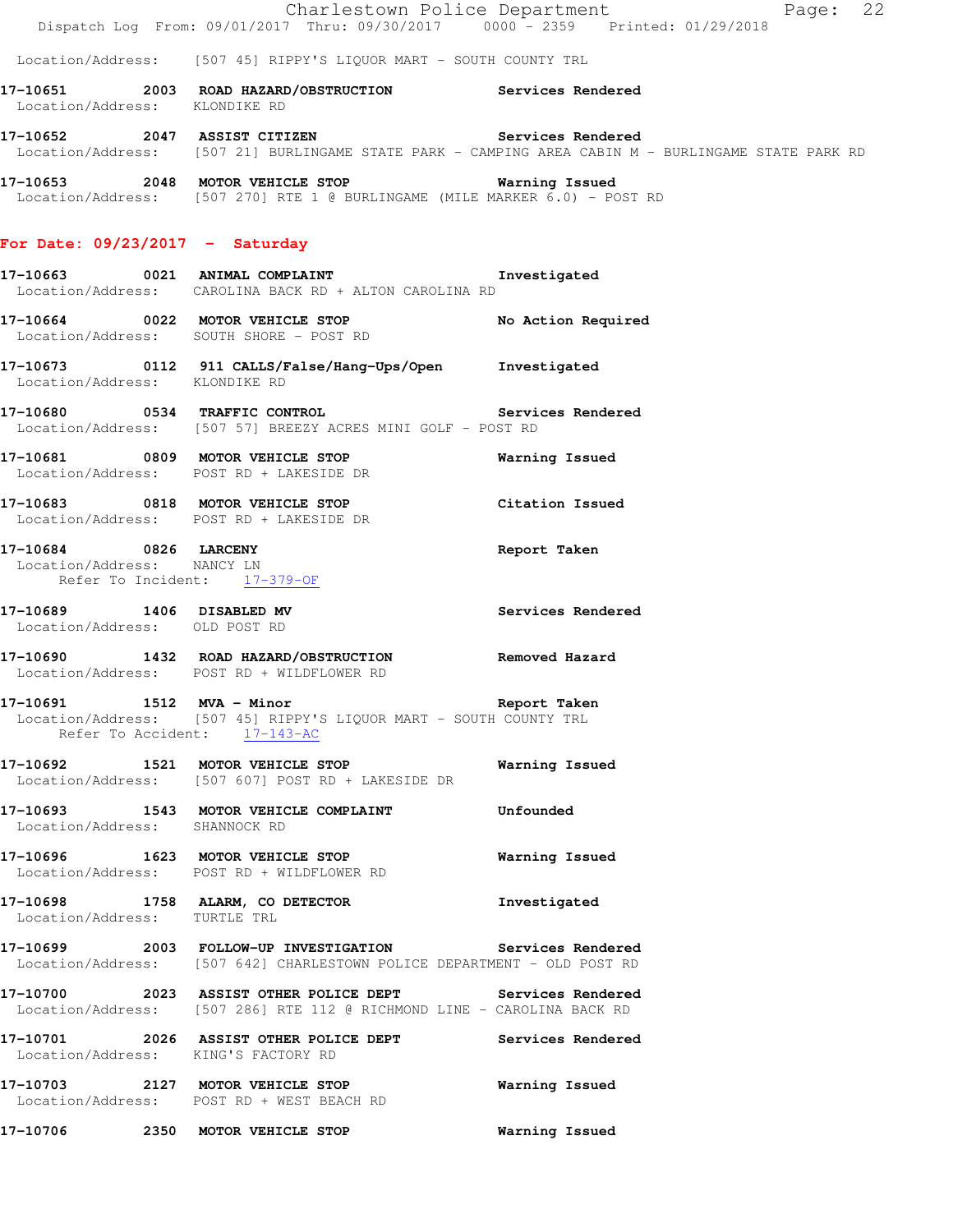Location/Address: WORDEN'S POND RD

## **For Date: 09/24/2017 - Sunday**

| 17-10707 0000 MVA - Minor       | Location/Address: SOUTH COUNTY TRL + LAURI DR                                                                                                            | Could Not Locate         |
|---------------------------------|----------------------------------------------------------------------------------------------------------------------------------------------------------|--------------------------|
|                                 | 17-10708 0006 MOTOR VEHICLE COMPLAINT No Action Required<br>Location/Address: POST RD + FALCONE LN                                                       |                          |
|                                 | 17-10716 0053 MOTOR VEHICLE STOP<br>Location/Address: POST RD + SCHOOLHOUSE POND RD                                                                      | <b>Warning Issued</b>    |
|                                 | 17-10725 0152 MOTOR VEHICLE STOP 6 Warning Issued<br>Location/Address: SK LINE - POST RD                                                                 |                          |
|                                 | 17-10726 0208 OFFICER WANTED 1nvestigated<br>Location/Address: [507 207] TROPIC FROST - OLD POST RD<br>Refer To Incident: 17-382-OF                      |                          |
|                                 | 17-10728 0527 TRAFFIC CONTROL Services Rendered Location/Address: POST RD + SCHOOLHOUSE POND RD                                                          |                          |
|                                 | 17-10731 0736 SUSPICIOUS ACTIVITY/VEHICLE Taken to Family/Guardian<br>Vicinity of: [507 410] DUNKIN DONUTS - OLD POST RD<br>Refer To Incident: 17-383-OF |                          |
|                                 | 17-10733 1130 ASSIST OTHER AGENCY Services Rendered<br>Vicinity of: [507 318] EAST BEACH STATE PARKING LOT - EAST BEACH RD                               |                          |
|                                 | 17-10737 1328 SUSPICIOUS ACTIVITY/VEHICLE<br>Location/Address: [507 562] NEW BISCUIT CITY RD                                                             | Investigated             |
|                                 | 17-10739 1612 MOTOR VEHICLE STOP 6 Warning Issued<br>Location/Address: POST RD + LAKESIDE DR                                                             |                          |
|                                 | 17-10740 1618 ALARM, BURGLAR<br>Location/Address: NORTH NIANTIC DR                                                                                       | Building Checked/Secured |
|                                 | 17-10748 2218 SUSPICIOUS ACTIVITY/VEHICLE Investigated<br>Location/Address: CROSSPATCH RD                                                                |                          |
|                                 | 17-10749 2253 OFFICER WANTED<br>Location/Address: BISCUIT CITY RD<br>Refer To Incident: 17-384-OF                                                        | Investigated             |
|                                 | 17-10751 2356 MOTOR VEHICLE STOP Citation Issued<br>Location/Address: [507 72] CUMBERLAND FARMS - OLD POST RD                                            |                          |
| For Date: $09/25/2017$ - Monday |                                                                                                                                                          |                          |
|                                 | 17-10752 0009 MOTOR VEHICLE STOP<br>Location/Address: POST RD + KING'S FACTORY RD                                                                        | Warning Issued           |
| Location/Address: SURFSIDE AVE  | 17-10753 0025 ALARM, BURGLAR                                                                                                                             | Building Checked/Secured |
|                                 | 17-10755 0120 MOTOR VEHICLE STOP <b>Warning Issued</b><br>Location/Address: [507 221] SHERMAN'S AUTO BODY INC - SOUTH COUNTY TRL                         |                          |
|                                 | 17-10762 0205 MOTOR VEHICLE STOP<br>Location/Address: [507 100] RTE 1 @ FIORES (MILE MARKER 8.0) - POST RD                                               | Warning Issued           |
|                                 | 17-10764 0220 SUSPICIOUS ACTIVITY/VEHICLE Investigated<br>Location/Address: [507 327] CHARLESTOWN BEACH TOWN PARKING LOT - CHARLESTOWN BEACH RD          |                          |
| Location/Address: LAURI DR      | 17-10769 0427 ALARM, BURGLAR                                                                                                                             | Building Checked/Secured |
|                                 |                                                                                                                                                          |                          |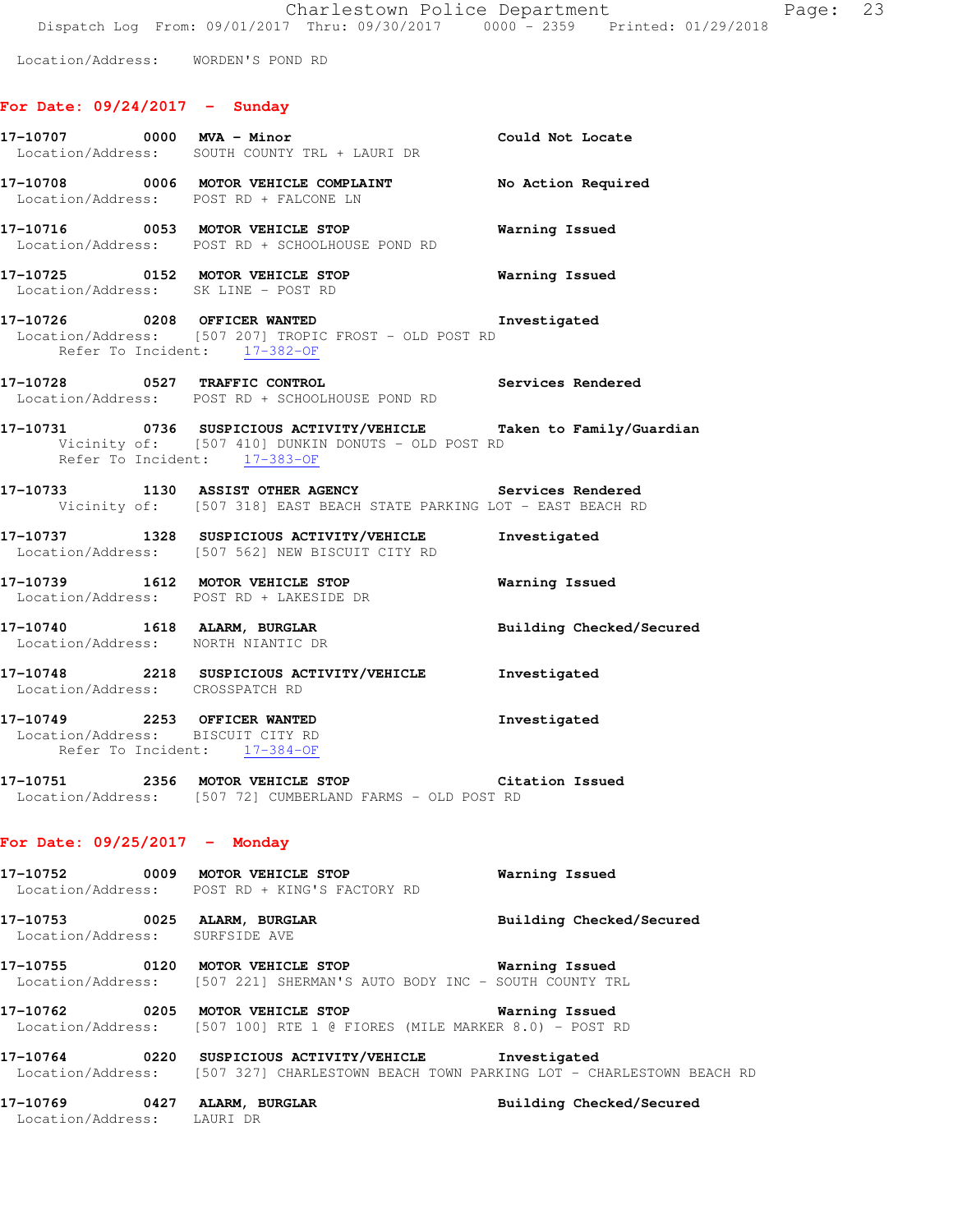**17-10770 0600 MOTOR VEHICLE STOP Citation Issued**  Location/Address: POST RD + EAST BEACH RD **17-10774 1145 POLICE INFORMATION Report Taken**  Location/Address: SAND PLAIN RD Refer To Incident: 17-385-OF **17-10778 1349 ALARM, BURGLAR Building Checked/Secured**  Location/Address: COLUMBIA HEIGHTS OVAL **17-10779 1522 MVA - Minor Investigated**  Location/Address: OLD POST RD + KING TOM DR Refer To Accident: 17-144-AC **17-10780 1630 MOTOR VEHICLE STOP Warning Issued**  Vicinity of: [507 381] CVS PHARMACY - OLD POST RD **17-10783 2022 ALARM, BURGLAR Building Checked/Secured**  Location/Address: DUDLEY LN **For Date: 09/26/2017 - Tuesday 17-10789 0017 MOTOR VEHICLE STOP Warning Issued**  Location/Address: SOUTH COUNTY TRL + NEW BISCUIT CITY RD **17-10791 0033 ASSIST CITIZEN Services Rendered**  Location/Address: [507 243] KRYSTAL PENQUIN MOTEL - POST RD **17-10800 0152 MOTOR VEHICLE STOP Warning Issued**  Location/Address: [507 29] ARROWHEAD DENTAL - SOUTH COUNTY TRL **17-10806 0411 MOTOR VEHICLE STOP Warning Issued**  Location/Address: CAROLINA BACK RD **17-10808 1025 WARRANT ARREST Arrest(s) Made**  Location/Address: [507 642] CHARLESTOWN POLICE DEPARTMENT - OLD POST RD Refer To Arrest: 17-106-AR Arrest: BOWEN, CHRISTOPHER I Address: 37 N MAIN ST Apt. #2 WESTERLY, RI<br>Age: 38 Age: 38 Charges: WARRANT OF ARREST ON AFFIDAVIT **17-10809 1028 WELL BEING CHECK Unfounded**  Location/Address: SOUTH COUNTY TRL + POST RD **17-10811 1258 POLICE INFORMATION Investigated**  Location/Address: BISCUIT CITY RD **17-10813 1350 ALARM, BURGLAR Building Checked/Secured**  Location/Address: [507 451] SOUTH COUNTY COMMUNITY ACTION - SOUTH COUNTY TRL **17-10814 1401 ANIMAL COMPLAINT Taken/Refered to Other A**  Location/Address: SCAPA FLOW RD **17-10815 1642 EMBEZZELMENT/FRAUD/FORGERY Investigated**  Location/Address: COBLEIGH ST Refer To Incident: 17-388-OF **17-10816 1941 VANDALISM Investigated**  Location/Address: BUCKEYE BROOK RD Refer To Incident: 17-389-OF **17-10817 2017 SUSPICIOUS ACTIVITY/VEHICLE Services Rendered**  Location/Address: [507 263] RTE 1 @ TOURIST INFO (MILE MARKER 7.6) - POST RD **17-10818 2043 DISABLED MV Services Rendered**  Location/Address: POST RD + NARROW LN

**For Date: 09/27/2017 - Wednesday**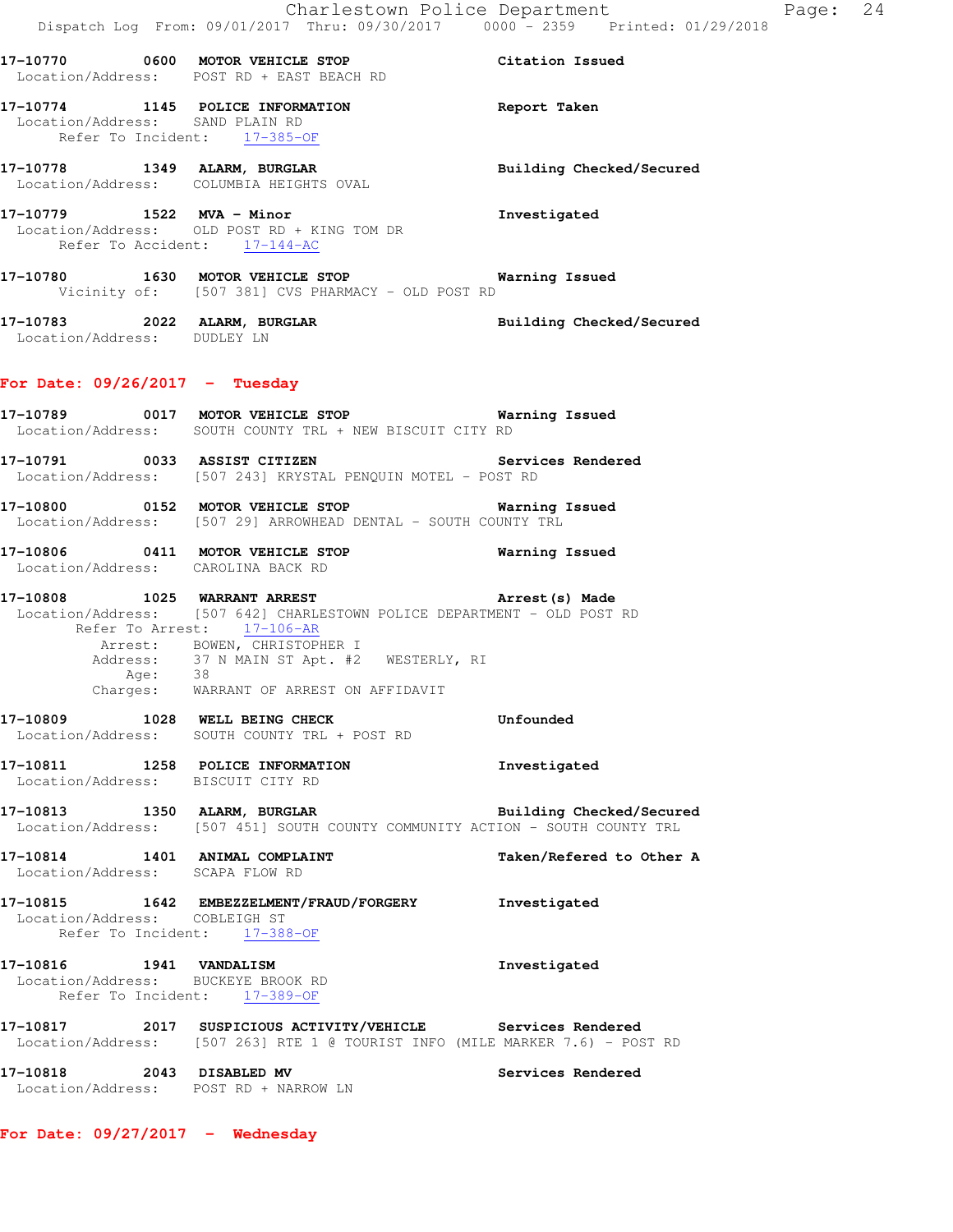**17-10827 0942 MOTOR VEHICLE STOP Warning Issued**  Location/Address: [507 287] RTE 112 @ CHARLESTOWN ELEMENTARY SCHOOL - CAROLINA BACK RD

**17-10828 0949 ASSIST OTHER AGENCY Services Rendered**  Location/Address: [507 19] CHARLESTOWN ELEMENTARY SCHOOL - CAROLINA BACK RD

**17-10829 1056 OFFICER WANTED Taken/Refered to Other A**  Location/Address: [507 100] RTE 1 @ FIORES (MILE MARKER 8.0) - POST RD

**17-10830 1121 ASSIST CITIZEN Services Rendered**  Location/Address: [507 29] ARROWHEAD DENTAL - SOUTH COUNTY TRL

**17-10831 1148 911 CALLS/False/Hang-Ups/Open False Alarm**  Location/Address: KLONDIKE RD

**17-10832 1152 ALARM, FIRE False Alarm**  Location/Address: MARION DR

**17-10836 1557 ROAD HAZARD/OBSTRUCTION Removed Hazard**  Location/Address: [507 845] FIXED RITE AUTO REPAIR - KLONDIKE RD

**17-10837 1618 ASSIST CITIZEN Investigated**  Location/Address: BUCKEYE BROOK RD

### **For Date: 09/28/2017 - Thursday**

**17-10839 0004 ASSIST OTHER TOWN DEPT Services Rendered**  Location/Address: SHIRLEY DR **17-10858 0826 WELL BEING CHECK Investigated**  Location/Address: [507 406] OLD COACH RD Refer To Incident: 17-391-OF **17-10859 1002 COMPLAINT Investigated** 

 Location/Address: [507 875] NINIGRET PARK - DOG PARK - PARK LN Refer To Incident: 17-392-OF

**17-10860 1006 SUSPICIOUS ACTIVITY/VEHICLE Report Taken**  Location/Address: GOOSEBERRY HILL Refer To Arrest: 17-108-AR Arrest: MONGILLO, WILLIAM R Address: 20 GOOSEBERRY HILL CHARLESTOWN, RI Age: 39 Charges: DISORDERLY CONDUCT Refer To Incident: 17-390-OF

**17-10862 1143 ANIMAL COMPLAINT Investigated**  Location/Address: [507 23] U.S. FISH & WILDLIFE HEADQUARTERS - BEND RD

**17-10863 1230 ALARM, BURGLAR Building Checked/Secured**  Location/Address: [507 677] EAST BEACH RD

**17-10864 1257 TRANSPORT Services Rendered**  Location/Address: GOOSEBERRY HILL

**17-10866 1624 MOTOR VEHICLE STOP No Action Required**  Location/Address: [507 274] RTE 1 @ HENRY'S FRUIT STAND - POST RD

**17-10867 1845 ROAD HAZARD/OBSTRUCTION Removed Hazard**  Location/Address: POST RD + ROSS HILL RD

**17-10868 1848 POLICE INFORMATION No Action Required**  Location/Address: [507 381] CVS PHARMACY - OLD POST RD

**17-10869 2001 MOTOR VEHICLE STOP Warning Issued**  Vicinity of: [507 228] PHIL & ANN'S SUNSET MOTEL - OLD POST RD

**17-10871 2142 FIRE, BRUSH Extinquished**  Location/Address: POST RD + LAKESIDE DR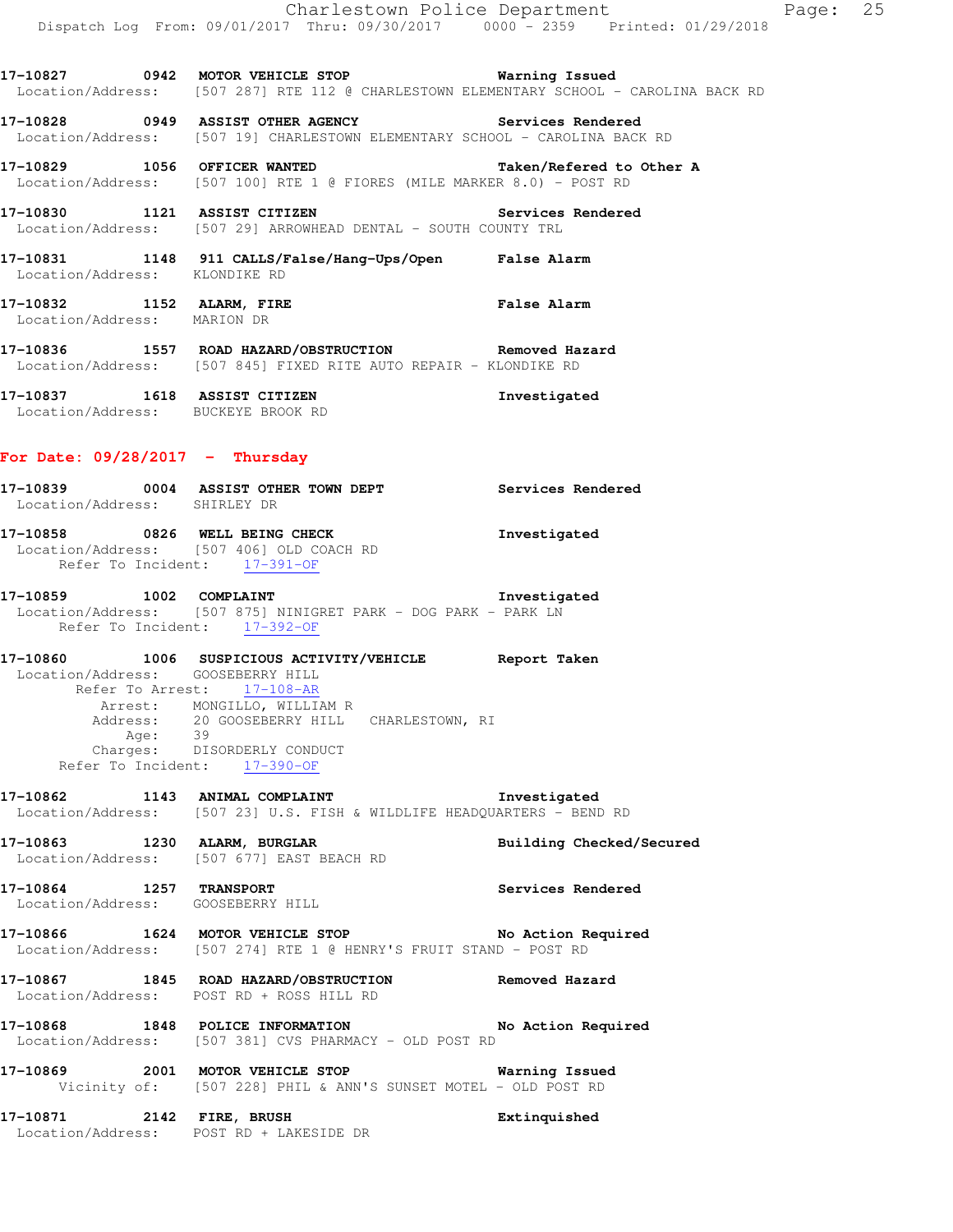### **For Date: 09/29/2017 - Friday**

|                                 | 17-10874 0011 ASSIST CITIZEN<br>Location/Address: [507 49] CHARLESTOWN TOWN BEACH - CHARLESTOWN BEACH RD                          | Services Rendered |
|---------------------------------|-----------------------------------------------------------------------------------------------------------------------------------|-------------------|
|                                 | 17-10899 0551 MOTOR VEHICLE STOP 17-10899 Warning Issued<br>Location/Address: [507 37] CHARLESTOWN WINE AND SPIRITS - OLD POST RD |                   |
|                                 | 17-10900 1006 FIRE, OTHER<br>Location/Address: BLACK POND RD<br>Refer To Incident: 17-394-OF                                      | Extinguished      |
|                                 | 17-10902 1140 FOLLOW-UP INVESTIGATION<br>Location/Address: [507 737] ASHLEY LN                                                    | Investigated      |
| Location/Address: HAWKSBILL WAY | 17-10903 1218 ASSIST CITIZEN                                                                                                      | Investigated      |
| Location/Address: QUAIL LN      | 17-10904 1231 FOUND/LOST PROPERTY<br>Refer To Incident: 17-393-OF                                                                 | Report Taken      |
| Location/Address: CHARLES AVE   | 17-10905 1448 WELL BEING CHECK<br>Refer To Incident: 17-395-OF                                                                    | Investigated      |
|                                 | 17-10907 1638 WELL BEING CHECK<br>Location/Address: SOUTH COUNTY TRL + POST RD                                                    | Investigated      |
| Location/Address: POST RD       | 17-10908 1647 MOTOR VEHICLE COMPLAINT                                                                                             | Investigated      |
|                                 | 17-10909 1730 DISABLED MV<br>Location/Address: OLD COACH RD + NARROW LN                                                           | Investigated      |
|                                 | 17-10912 2021 SUSPICIOUS ACTIVITY/VEHICLE Investigated<br>Location/Address: [507 373] CROSS MILLS LIBRARY - OLD POST RD           |                   |

- **17-10913 2113 FIREWORKS/Possession/Use/Other No Action Required**  Location/Address: OLD POST RD + KING TOM DR
- **17-10914 2148 SUSPICIOUS ACTIVITY/VEHICLE Investigated**  Location/Address: [507 19] CHARLESTOWN ELEMENTARY SCHOOL - CAROLINA BACK RD

#### **For Date: 09/30/2017 - Saturday**

**17-10925 0105 MOTOR VEHICLE STOP Warning Issued**  Location/Address: [507 258] RTE 1 @ SOUTH KINGSTOWN LINE (MM 11.4) - POST RD

**17-10927 0241 ALARM, BURGLAR Building Checked/Secured**  Location/Address: BLUEBERRY LN

**17-10928 0810 VANDALISM Report Taken**  Location/Address: [507 20] NINIGRET PARK PLAYGROUND - PARK LN Refer To Incident: 17-397-OF

**17-10929 1132 ASSIST CITIZEN Could Not Locate**  Location/Address: [507 72] CUMBERLAND FARMS - OLD POST RD

**17-10930 1407 ALARM, BURGLAR Building Checked/Secured**  Location/Address: SOUTH COUNTY TRL

**17-10932 1920 ROAD HAZARD/OBSTRUCTION Removed Hazard**  Location/Address: BUCKEYE BROOK RD + STILL WATER RD

**17-10934 2324 SUSPICIOUS ACTIVITY/VEHICLE Investigated**  Location/Address: WILLOW RD